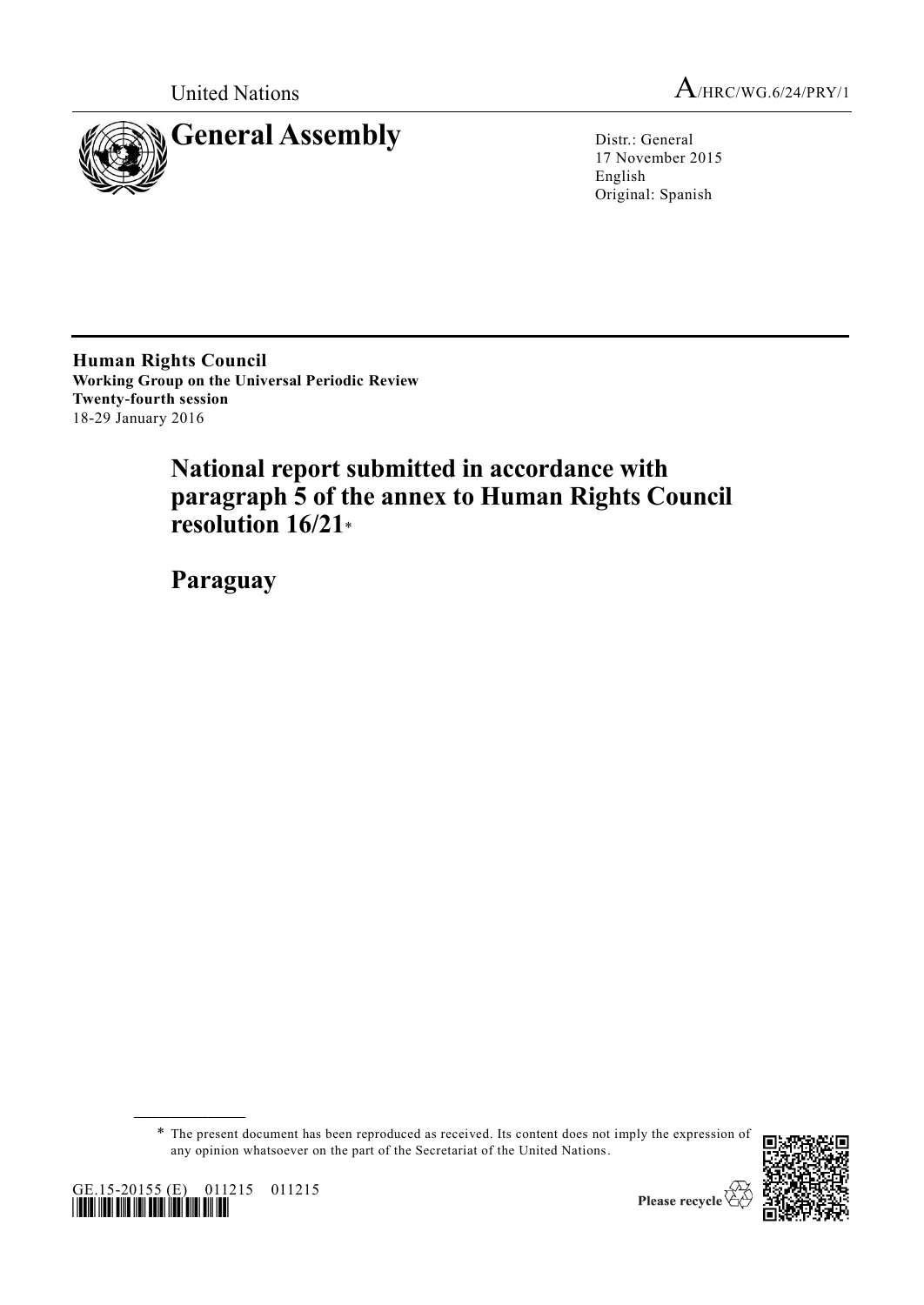# **I. Introduction**

1. The Republic of Paraguay hereby submits its second national report under the universal periodic review (UPR), in which it provides a description of the main steps forward, the achievements made and challenges faced in promoting and protecting human rights in Paraguay. The report provides information on the follow-up to the recommendations received under the first reporting cycle (124 of which were received and accepted), in the light of which it is important to bear in mind the mid -term report submitted in September 2014, (recommendation No. 86.) which testified to the country's commitment to and confidence in this evaluation mechanism.

2. Paraguay is a State governed by the rule of law whose democracy is founded on recognition for human dignity. Government authority is exercised through the three branches of government located in Asunción, the capital of the Republic; its system of government is based on the separation of powers, a balance between them, coordination and mutual oversight, as established in the 1992 Constitution. The territory of Paraguay is subdivided into departments, municipalities and districts, all of which exercise political, administrative and legislative autonomy and are able independently to levy and invest their resources within the limits set by the Constitution and law. The Government is chosen by universal suffrage, which also elects the President of the Republic, deputies, senators, governors and mayors. Article 120 of the Constitution was amended by referendum to enable Paraguayans living abroad to vote, and they voted for the first time in the 2013 general elections.

3. Paraguay has a population of some  $6,818,180<sup>1</sup>$ , the number of indigenous people is  $117,150<sup>2</sup>$  and there are 514,635 people with a disability, 275,271 of whom are women and  $239,364$  men.<sup>3</sup>

# **II. Methodology and broad consultations**

The methodology adopted followed the guidelines set out in Human Rights Council resolution 16/21. Coordination of the process was assured by the Ministry of Foreign Affairs and by a drafting team comprising representatives of the three branches of government.

The participation of civil society organizations and of other national human rights institutions was organized through the Human Rights Network of the Executive Branch (RDDHHPE), under the coordination of the Ministry of Justice and with the assistance of the Ministry of Foreign Affairs. The overall process received support from the Paraguay country team of the Office of the United Nations High Commissioner for Human Rights (OHCHR).

6. Information on follow-up to the recommendations made under the first UPR reporting cycle was obtained through the Recommendations Monitoring System  $(SIMORE),$ <sup>5</sup> an open, computerized tool that allows information to be systematized and consulted, which has been designed by Paraguay with the assistance of OHCHR. The Monitoring System provides a platform whereby civil society organizations may consult it.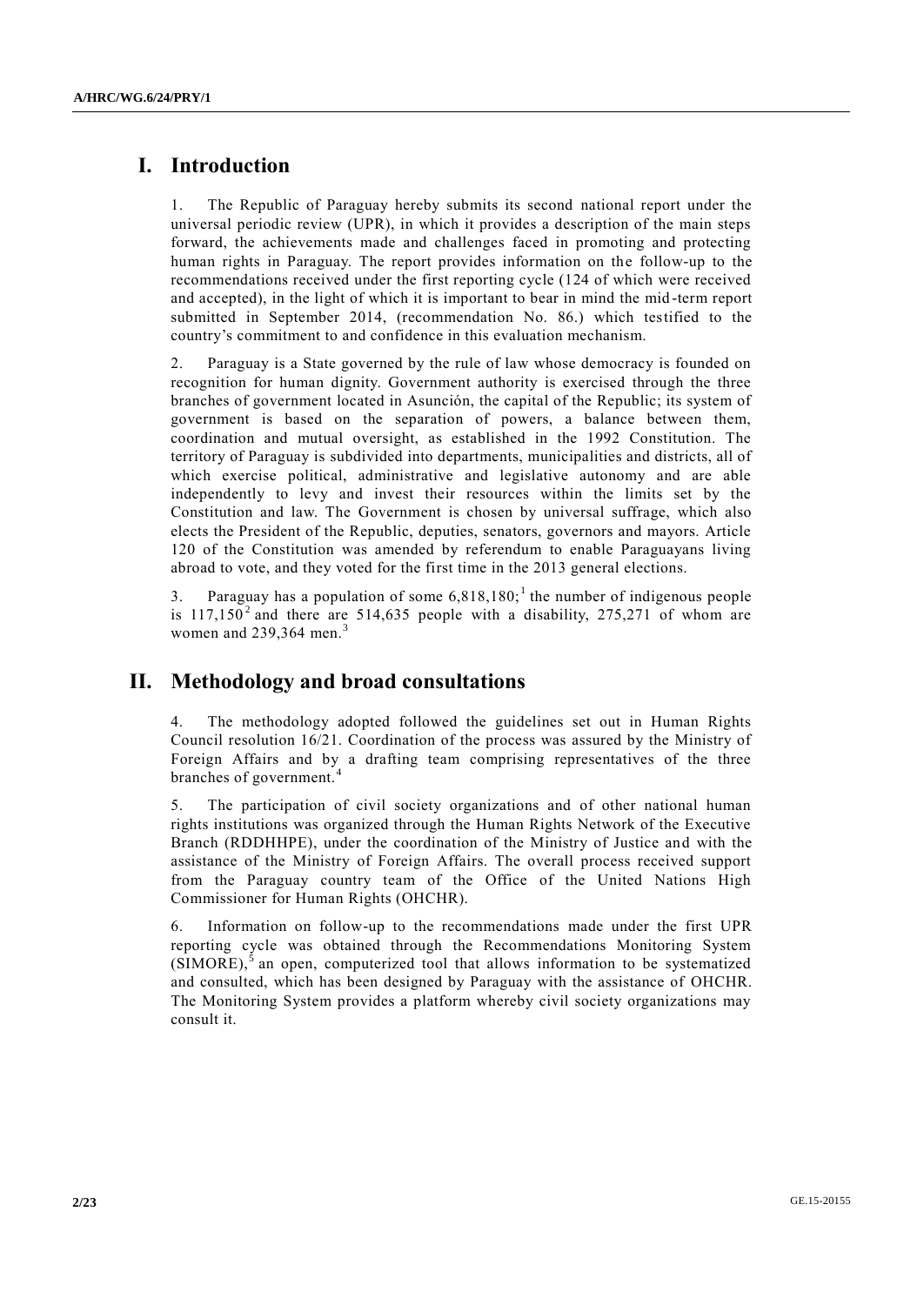# **III. Developments in the legislative and institutional system for the protection and promotion of human rights**

# **A. Improvements to the national legislative framework. Laws and decisions adopted between 2011 and 2015 for the promotion and protection of human rights from**

7. Act No. 4083/11, which established the Assistance and Protection Programme for Witnesses and Victims in Criminal Proceedings; Act No. 4313/11 to safeguard the budget for reproductive health programmes and ensure supplies of the childbirth kit provided by the Ministry of Public Health and Social Welfare; Act No. 4429/11 and its amending legislation, which extended the application of Act No. 4686/12, of 4 October 2011, regularizing the situation of undocumented foreign migrants; Act No. 4684/12, declaring 12 April as National Breast Cancer Day for a campaign to raise awareness of the importance of early detection; Act No. 4744/12, by which immunization against human papilloma virus was incorporated into the Ministry of Health's Expanded Programme on Immunization; Act No. 4758/12 — to establish the National Public Investment and Development Fund and the Fund for Excellence in Education and Research; Act No. 4788/12 Comprehensive Act to Combat Trafficking in Persons; Act No. 4633/12 to combat harassment in public and private educational establishments; Act No. 4614/12 amending articles 236 and 309 of Act No. 1160/97, Penal Code Act, to bring the classification of torture and enforced disappearance into line with international standards; Act No. 4616/12 to establish the list of places where accessibility for persons with a physical or motor disability is a priority; Act No. 5136/13 on inclusive education; Act No. 4962/13 introducing incentives for employers to encourage the employment of persons with disabilities in the private sector; Act No. 4934/13 on the accessibility of the physical environment for persons with disabilities; Act No. 5189/14, making it mandatory to provide information on the use of public resources for remuneration and other payments to civil servants in the Republic of Paraguay; Act No. 5347/14 establishing freedom of access for applicants of indigenous origin to approved grade three positions in both public and private universities; Act No. 5419/15 amending articles 17 and 20 of Act No. 1/92 partially reforming the Civil Code (to raise the age of consent to marriage; Decree No. 8309/12 adopting the national policy to prevent and combat trafficking in persons; Decree No. 10747/13 adopting the National Human Rights Plan; Decree No. 11324/13 partially amending the Annex to the National Human Rights Plan adopted by Decree No. 10747/13; Decree No. 3891/15 on regulations applicable to the Act on accessibility; Decree No. 2837/14 regulating Act No. 5136/13 on inclusive education; and Act No. 5446/15 on public policies on behalf of women in rural areas.

# **B. Setting up or strengthening institutions for the promotion of human rights**

8. Act No. 4251/11, on languages, setting up the National Secretariat for Languages Policy; Act No. 4288/11on the national mechanism for the prevention of torture and other cruel, inhuman or degrading treatment or punishment; Act No. 4423/11 Public Defence Service Organization Act; Act No. 4720/12 establishing the National Secretariat for the Human Rights of Persons with Disabilities (SENADIS); Act No. 4675/12 to upgrade the Secretariat for Women into a Ministry; Act No. 4989/13 establishing the National Secretariat for Information and Communication Technologies (SENATICs); Act No. 5115/13 establishing the Ministry of Labour, Employment and Social Security (MTESS); Decree No. 5619/10 establishing Inter-Agency Commission for the establishment of a network of sites of importance to the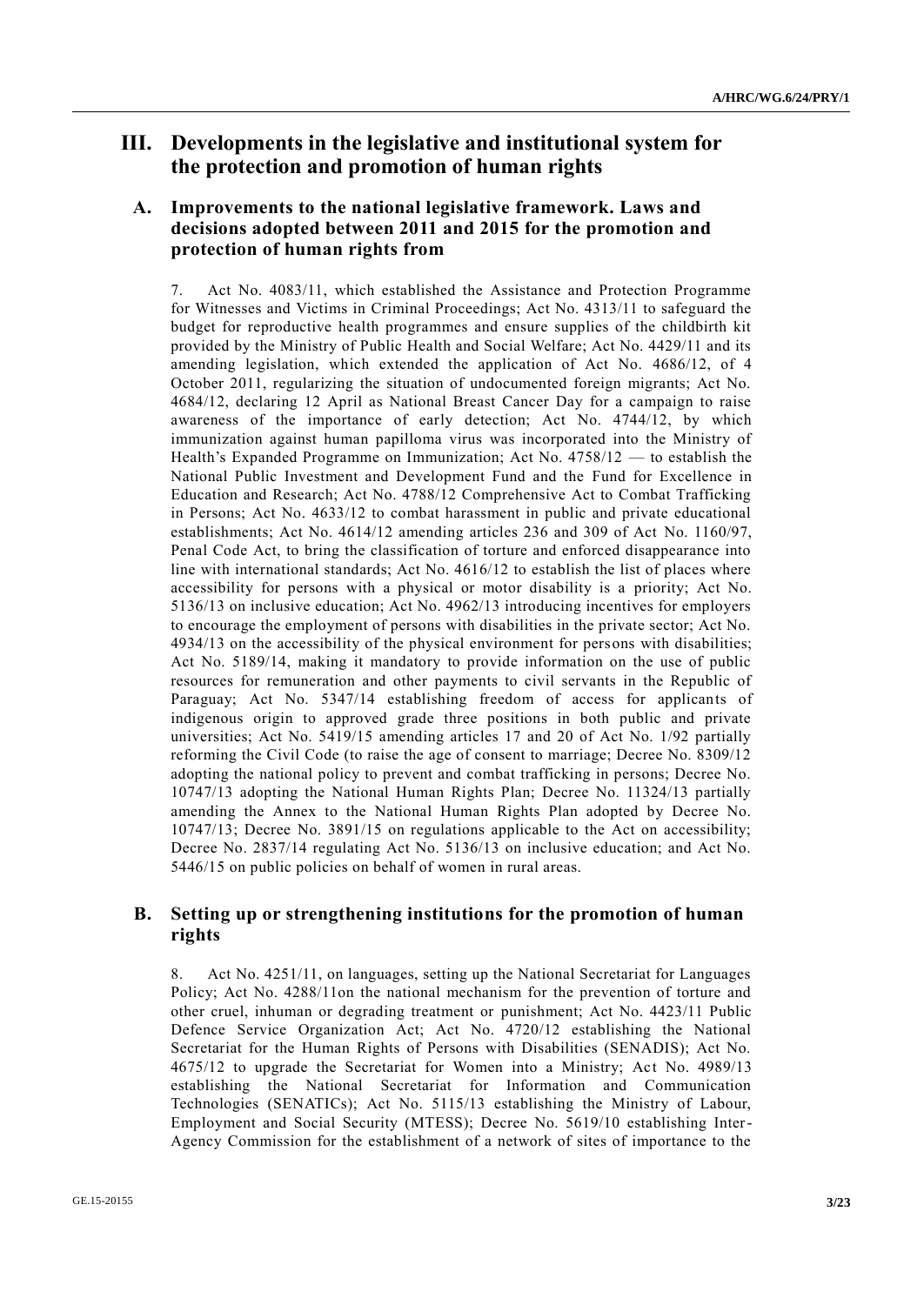history and conscience of the Republic of Paraguay; Decree No. 7101/11 to designate the national team to investigate, search for and identify detained, disappeared and extrajudicially executed persons (ENABI); Decree No. 10144/12 establishing the National Secretariat to Combat Corruption (SENAC); Decree No. 10449/12 restructuring the Inter-Agency Commission on the Enforcement of International Judgements (CICSI); Decree No. 262/13 establishing the National Youth Secretariat (SNJ); Decree No. 10514/13 regulating Act No. 4720/12 by which the National Secretariat for the Human Rights of Persons with Disabilities was set up, and which also set up the National Council on the Rights of Persons with Disabilities (CONADIS).<sup>6</sup>

# **IV. The overall human rights situation**

#### **A. International instruments**<sup>7</sup>

The unceasing task of incorporating into national legislation the main human rights treaties, whether universal or regional, is part of a government policy that is consistent with Paraguayan foreign policy, and which seeks to support the promotion and protection of human rights internationally. The most recent developments in this respect have been:

(a) *Signature*: Optional Protocol to the Convention on the Rights of the Child on a communications procedure;

(b) *Under consideration before the National Congress*: amendment to article 20 of the Convention on the Elimination of All Forms of Discrimination against Women; bill on the implementation of the Rome Statute of the International Criminal Court; amendment to article 8 of the International Convention on the Elimination of All Forms of Racial Discrimination;

(c) *Adoption into law*: Act No. 4819/12 ratifying the ILO Domestic Workers Convention, 2011 (No. 189); Act No. 4564/12 adopting the Convention on the Reduction of Statelessness; Act No. 5164/14 adopting the Convention relating to the Status of Stateless Persons; Act No. 5362/14 adopting the Marrakesh Treaty to Facilitate Access to Published Works for Persons Who Are Blind, Visually Impaired, or Otherwise Print Disabled; Act No. 5398/15 adopting the Arms Trade Treaty.

#### **B. Cooperation with international machinery**<sup>8</sup>

10. Under its standing invitation, in recent years Paraguay has received visits from a number of experts.<sup>9</sup> It is up to date with the submission of its reports to the treaty bodies.<sup>10</sup>

11. In conjunction with the Office of the United Nations High Commissioner for Human Rights, the following have been implemented in Paraguay: the National Plan for Human Rights Education (PLANEDH), the National Plan for Human Rights (PNDH) and the National Plan of Action for the Human Rights of Persons with Disabilities (PNDHPCD). Human rights indicators have been developed in respect of health and education<sup>11</sup> and fair trials,<sup>12</sup> and indicators for the rights of persons with disabilities are being developed.<sup>13</sup> Work was carried out to incorporate the human rights focus into the National Poverty Eradication Strategy and development of the Secretariat for Social Action's protocol to cater for indigenous peoples, on the human rights capacity-building training manual and on poverty reduction strategies progressed.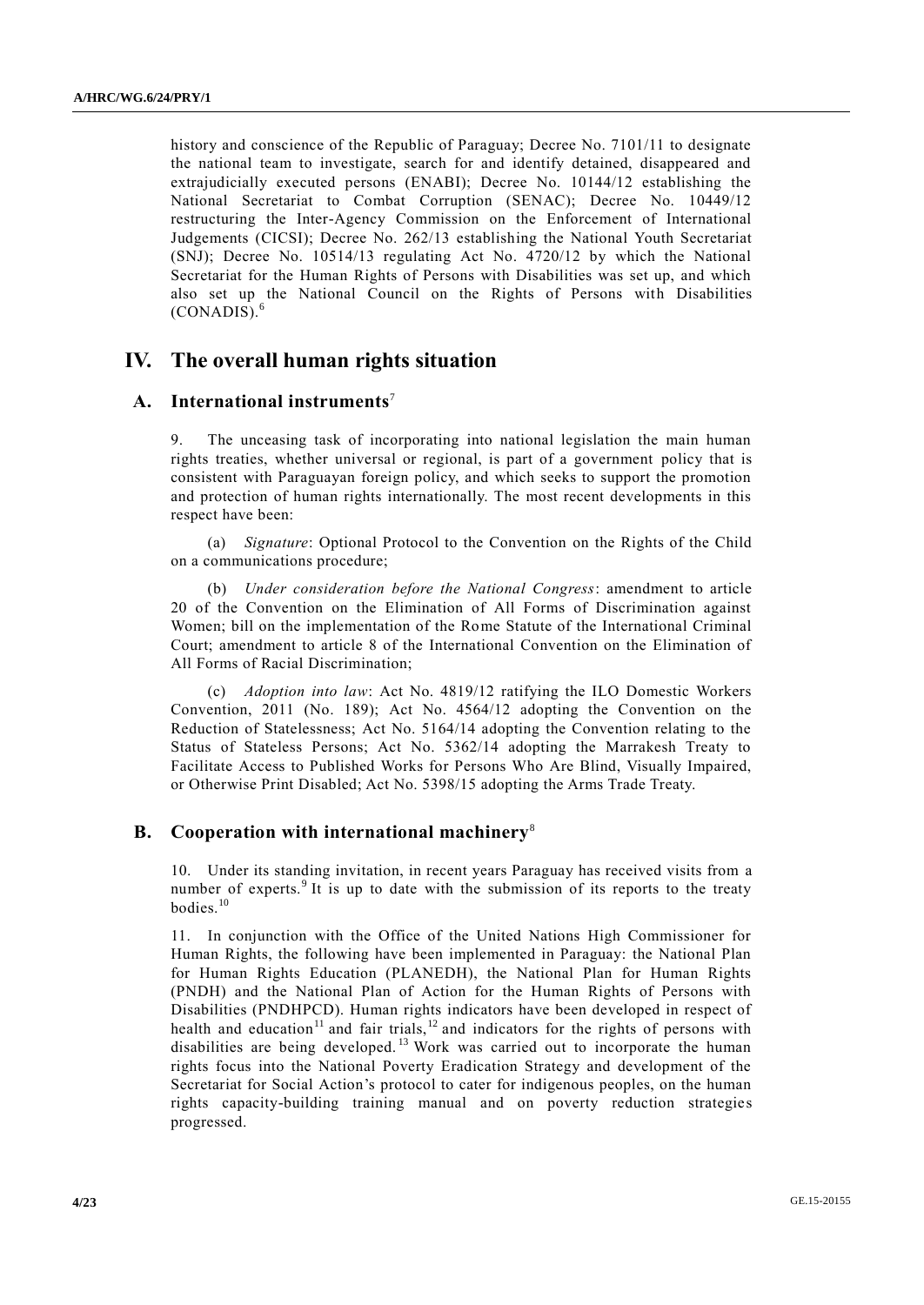12. Under the EUROsociAL II programme for Latin America, a protocol on access to justice via video conference for adults deprived of their liberty was developed in conjunction with the Ministry of Justice (2013), together with a protocol on access to justice for persons with a psychosocial disability. In conjunction with the Public Defence Service, a computerized management model for its activity was brought into service to optimize data recording.

# **C. Strengthening institutions**<sup>14</sup>

13. The following initiatives were taken by the Human Rights Network of the Executive Branch:<sup>15</sup> a draft national human rights plan of the Executive Branch (2011) and a first national human rights plan (Decrees Nos.  $10747$  and  $11324/13$ )<sup>16</sup> whose implementation it is coordinating.<sup>17</sup> It also produced human rights indicators in respect of health and education (2012 and 2013).

14. The executive branch is currently considering a bill to establish a ministry of justice and of human rights which will reinforce the institutional framework and have an impact on government policies and strategies to promote and protect human rights nationwide. In June 2015, both state institutions and civil society organizations were consulted about the bill.

15. In 2013 the Inter-Agency Commission on the Enforcement of International Judgements was reorganized; it is currently presided over by the Office of the Vice President of Paraguay and its coordination is assured by the Ministry of Justice. While the Commission was initially charged with enforcing international judgements and agreements, it currently also monitors international recommendations.

16. The Human Rights Directorate of the Supreme Court has drawn up indicators in respect of the right to a fair trial; these quantitative and qualitative indicators are broken down into categories showing the different population groups and provide detailed information on access to the administration of justice to help design and implement judicial policies.

17. The process of selecting candidates for the office of Ombudsman and Deputy Ombudsman began in 2015. The public call for candidates and public hearings are now complete and lists containing three candidates are now being drawn up.

#### **D. Indigenous peoples**<sup>18</sup>

18. With the assistance of the National Institute for Indigenous Affairs (INDI), indigenous peoples and their organizations have agreed on the draft protocol for consultation and free, prior and informed consent. A project to set up a national secretariat for indigenous peoples is under consideration (SENAPI).

19. Indigenous peoples' organizations are encouraged to take part in national development via activities such as the establishment of the inter-agency round table for the protection of the biosphere reserve, the creation of an inter-agency commission on food and nutritional security, an alliance between the Itaipú binational entity and the joint national programme involving the United Nations collaborative initiative on Reducing Emissions from Deforestation and forest Degradation (REDD) and indigenous organizations for capacity-building to ensure the visibility and participation of indigenous communities. The national programme on communication and indigenous peoples with their own voice involves a total of 10 community radio stations in both regions (2012 to 2014).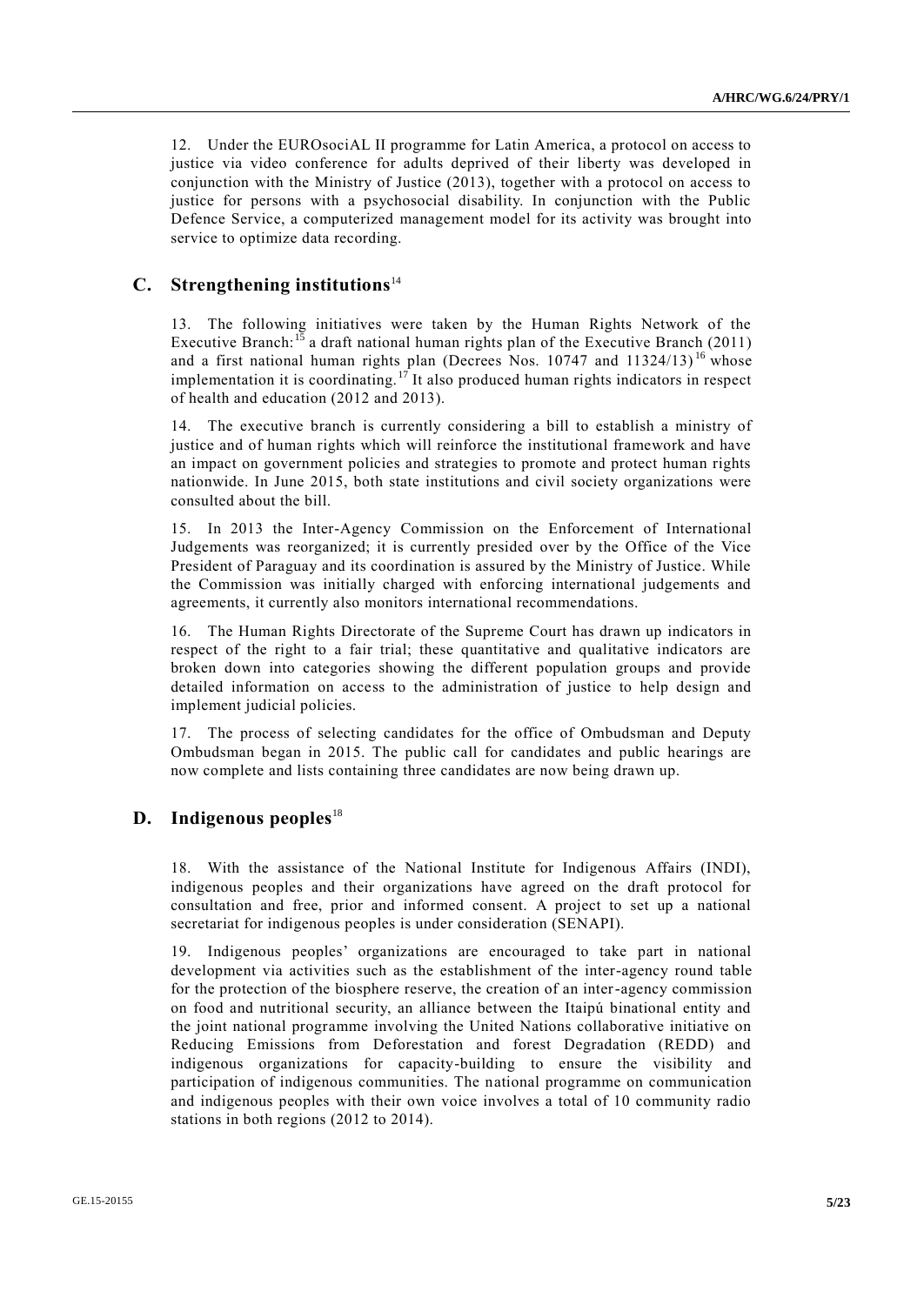20. In conjunction with the Federation for the Self-determination of Indigenous Peoples, the Human Rights Directorate of the Supreme Court has held training workshops on cross-cultural dialogue, judicial pluralism and restorative justice with a focus on penal issues. A draft curriculum on indigenous rights for judicial officials is currently being approved by civil society and indigenous peoples' organizations. The Supreme Court has adopted the 100 Brasilia Regulations regarding Access to Justice for Vulnerable People, $^{19}$  which include indigenous peoples.

21. In order to ensure that indigenous people receive a suitable education, the following specific items are allocated under the general state budget to the Ministry of Education and Culture: overall expenditure on teachers in approved indigenous educational establishments; school supplies for pupils enrolled in elementary, basic and intermediate schools; provision of school supplies for teachers and transfer of funds to State-run schools within the framework of free public education.

22. The illiteracy rate fell from 51 per cent in 2002 to 37.6 per cent in 2012. <sup>20</sup> According to figures provided by the Ministry of Education and Culture for 2014 and 2015, 1,983 pupils are enrolled in school in indigenous communities, there are 512 schools, 57 secondary schools and 91 permanent education centres covering the 19 indigenous peoples (a level of coverage of 70.5 per cent). The Escuela Viva II (Living School II) programme, developed 28 types of teaching aid for 15 peoples in Spanish and in indigenous languages which were distributed to 318 communities. Under the Agenda for Education 2013-2018, it is planned to provide suitable facilities for indigenous educational establishments thanks to major investments.<sup>21</sup> Act No. 5347/14 on freedom of access for applicants of indigenous origin to approved grade three positions in both public and private universities has been adopted.

23. The National Council for Indigenous Education was set up in August 2015<sup>22</sup> and tasked with drawing up educational policies for indigenous peoples. The National Institute for Indigenous Affairs offers higher education grants to 212 indigenous university students and built 9 classrooms in indigenous communities between 2010 and 2013.

24. The National Secretariat for Culture (SNC) works to strengthen the indigenous communities' own culture by organizing activities such as meetings of spiritual leaders, bringing the indigenous world view within the sphere of the National Cultural Council (CONCULTURA), organizing and recording traditional fiestas, assistance, transmission of traditional knowledge, dissemination of audiovisual material on indigenous topics, workshops to reproduce Guaraní pottery and build ceremonial sites.<sup>23</sup>

25. Between 2010 and 2014, deeds to a total of 283,996 hectares were granted to indigenous communities. The National Institute for Indigenous Affairs has a register of indigenous communities with georeferenced satellite maps for existing properties. While there is no specific national mechanism for land claims, claims and complaints may be lodged by indigenous communities with the National Institute for Indigenous Affairs which, under article 32 of Act No.  $904/81<sup>24</sup>$  works in coordination with the other State institutions to answer those claims.

26. The legislative branch is examining a bill to punish offences against the property of or intended for the settlement of indigenous communities as a means of ensuring protection for their territories.

27. Social programmes for access to housing include the following: (*a*) programmes for aboriginal peoples under which 383 dwellings have been distributed or are under construction in different departments of Paraguay's two regions (as of 2012); (*b*) 459 subsidies were awarded in 2012 and 602 in 2014 under level 4 of the National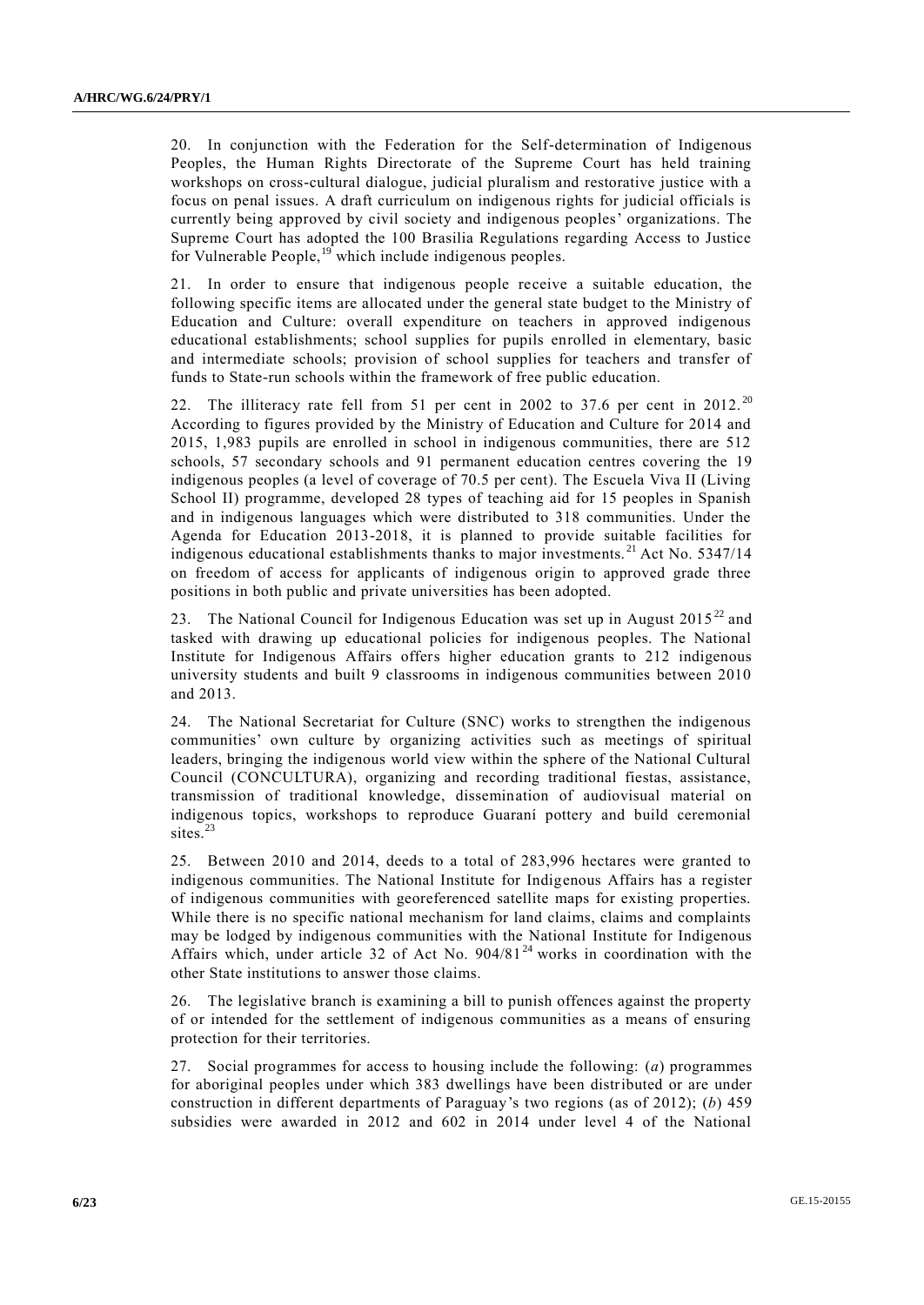Housing Fund to build homes for aboriginal people; (*c*) the CHE TAPYI project: 300 dwellings were built in 2014 in Oriental region with funds donated by China.

28. The following judgements of the Inter-American Court of Human Rights have been enforced: (1) *Sawhoyamaxa indigenous community*: the ancestral land concerned by the claim was expropriated on behalf of the community by Act No. 5194/14. On two occasions the Supreme Court rejected challenges against the constitutionality of the Act; (2) *Yakye Axa indigenous community*: the deed for the purchase of alternative land is currently being drawn up together with a right of way on account of the lack of access to the lands in question; (3) *Xákmok Kásek indigenous community*: the State is still negotiating with the owners of the farms concerned by the claim with a view to concluding the purchase of real estate covering 7,701 hectares; the total area whose return is requested is 12,200 hectares.

# **E.** Migrants and refugees<sup>25</sup>

29. The legislative branch has adopted Act No. 4815/12 establishing the standing fund for refugees and Act No. 4457/12 for micro, small and medium-sized firms, which provides for a category of migrant of Paraguayan nationality and establishes the Vice-Ministry for micro, small and medium-sized firms within the Ministry of Industry and Trade to channel the necessary procedures.

30. A new migratory policy is to be presented in 2014; it has been drafted through consultation and with a multi-sectoral approach and has involved 43 agencies of the three branches of government and representatives of civil society organizations as part of the project to strengthen the Paraguayan system for managing migrants. As part of the programme to regularize the situation of migrants (Act No. 3565/98 MERCOSUR Agreement on Residency), seven days during which it was possible for migrants to regularize their situation were organized in coordination with the Brazilian Consulate, during which 2,000 foreigners, most of them Brazilian, obtained residence permits. Three such days were organized in 2015, during which 960 permits were issued to Brazilian citizens.

31. Since 2013, with the support of the Office of the United Nations High Commissioner for Refugees, the National Refugee Commission has been implementing a joint workplan to strengthen machinery for the protection of asylum seekers, refugees and stateless persons in Paraguay. The Ministry of Justice has drafted a protocol for foreign persons deprived of their liberty.<sup>26</sup>

#### **F. Poverty reduction**<sup>27</sup>

32. Overall poverty has fallen for the eighth consecutive year and stands at 22.6 per cent. The level of extreme poverty is 10.5 per cent, (similar to 2013), and significantly below its level of 19 per cent during the period 1997 to 2011. The reduction of extreme poverty to 9.4 per cent by 2015 is the main goal of the Government.

33. The executive branch has declared poverty reduction to be a priority for the Government.<sup>28</sup> The National Development Plan to 2030 has been adopted;  $^{29}$  the document coordinates action by the different sectors of the executive branch, the different levels of government, civil society and the private sector, with poverty reduction and social development as one of its strategic lines of action. The general State budget has been harmonized with the National Development Plan to 2030 by aligning budget items with the strategic lines of action through results-based budgeting, with the 2016 general budget in mind.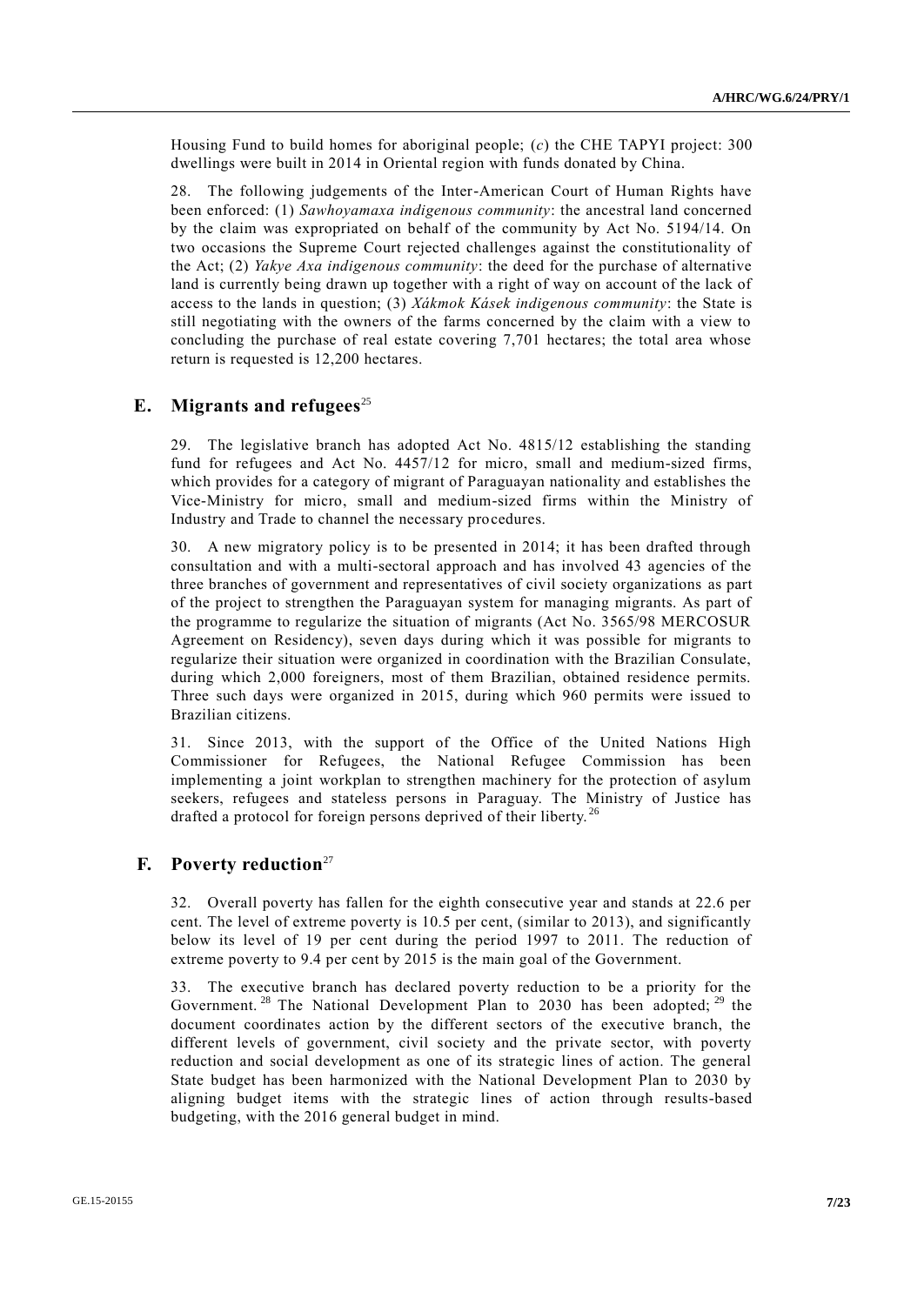34. The Sembrando Oportunidades (Sowing Opportunities) poverty reduction programme seeks to increase the income of vulnerable families and to improve their access to social services by coordinating the work of 18 institutions through the Technical Planning Secretariat for Economic and Social Development (STP). The programme recognizes that providing work is an essential tool in combatting poverty and it includes the construction of houses with running water, an electricity supply, a road network and improved primary health care services, primary education and programmes to provide family allowances and pensions for older persons, to which end it draws on the other social programmes of the Government.

35. The Enfoque de Precision (In Focus) approach makes it possible properly to identify the beneficiaries of government welfare programmes by classifying them into "extremely poor", "moderately poor" and "not poor but at risk of falling into poverty" categories in order to keep in constant touch with the poor and vulnerable population. For the first time, welfare files are available, providing a detailed inter-agency information system on extremely poor and vulnerable families. As of August 2015, 150,000 families had been identified.

36. The simplified system for purchasing agricultural produce from family farming <sup>30</sup> is intended to consolidate the rural economy and to guarantee the right to food by organizing the sector, offering access to markets and improving the quality of life of the population. It also promotes mechanization and modernization of the sector so as to introduce precision agriculture and improve productivity. In 2015, technical assistance was provided to 108,476 small farmers.

37. Coverage of the welfare programmes of the Secretariat for Social Action has expanded systematically. In August 2015, 111,864 families with 559,320 members benefited from the Tekoporá $31$  conditional allowances programme; 76 per cent of those entitled to the allowances were female heads of household. The Tekoha<sup>32</sup> programme to purchase buildings for urban settlements had bought 608 properties by June 2015 for the benefit of 17,964 families; 60 per cent of all the contracts signed were with female heads of households. By April 2015, the Tenondera<sup>33</sup> economic inclusion programme, which promotes income generation, especially for families leaving the Tekoporá programme, had helped 1,778 families. In 2014, the UNE-FOCEM <sup>34</sup> structural convergence programme was instrumental in bringing drinking water and basic sanitation to 1,116 families. The Merkaaguazu project is intended to provide premises and to set up a market to bolster the economy of 5,000 producer families in the department of Caaguazú. In 2014 the PROPAIS II programme (which is financed by the Inter-American Development Bank), attained full implementation in respect of 60 specific projects, 24 comprehensive social development plans and 4 district improvement projects, thereby benefiting 18,804 families with 75,216 family members in 59 districts in Paraguay. As of May 2015, the pension for extremely poor older persons was being paid to 143,816 people in 250 towns.

38. The Sembrando Oportunidades (Sowing Opportunities) programme comprises an element for aboriginal people whereby coordinated social services are provided in areas assigned priority in which indigenous communities live. Tekoporá included coverage for indigenous peoples and benefited 7,760 indigenous families (as of August 2015), and 11,264 indigenous children and adolescents (as of April 2015). Tenonderá began a honey-production project involving 39 families in the Mistolar indigenous community in the Paraguayan Chaco; its aim is enable them to generate their own sustainable income. The programme to assist fishermen in Paraguay (PROAP-TN) also provides support to indigenous families in the form of a subsidy during the closed season for fishing. In 2014, a total of 1,553 families in 14 indigenous communities benefited from projects under the PROPAIS II programme. In 2015, a building belonging to the Tekoha programme was taken out of the programme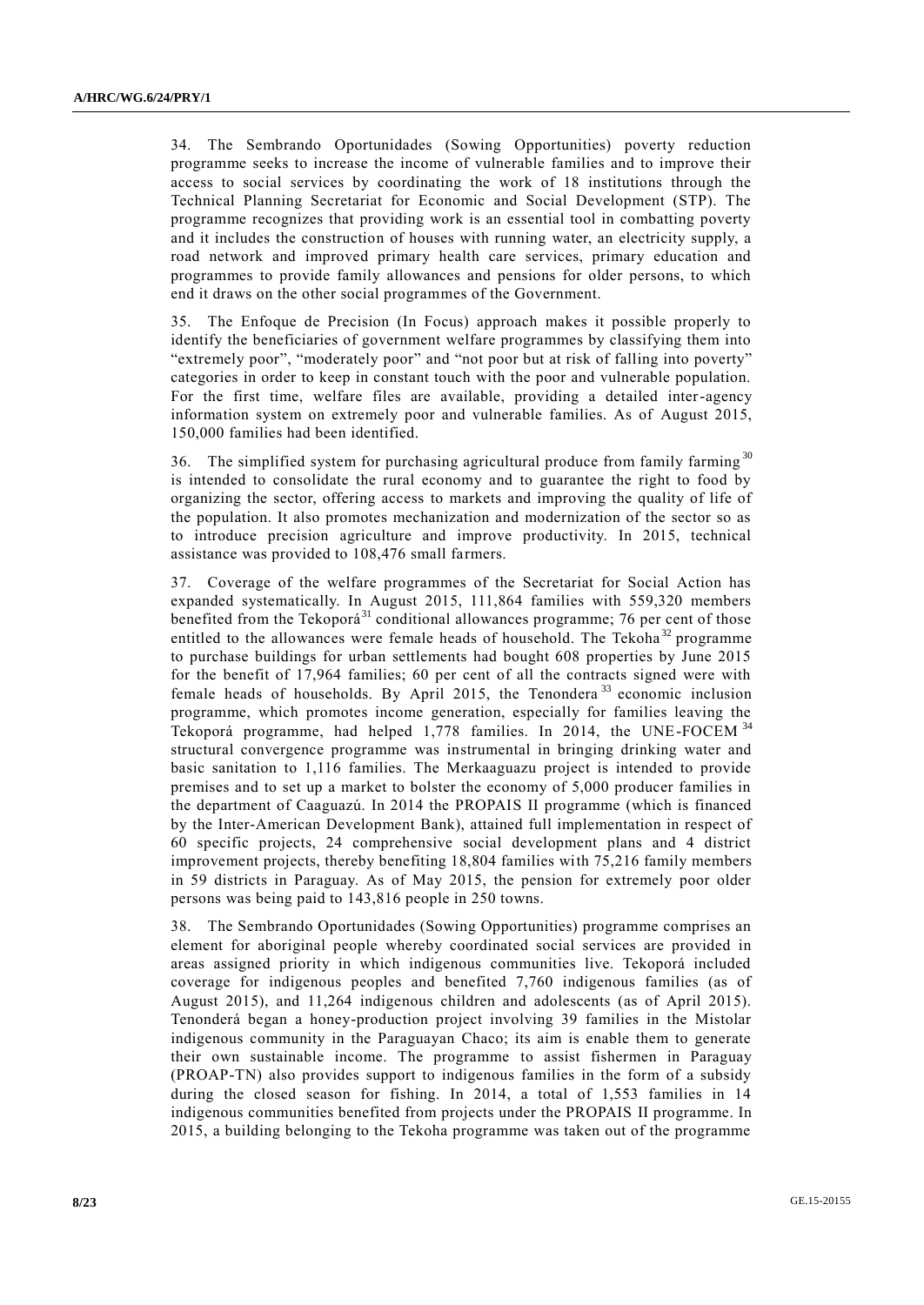and assigned to the National Institute for Indigenous Affairs to relocate indigenous communities in urban areas.

39. Tekoporá promotes food, health and education for children and adolescents. In April 2015, out of a total of 554,970 persons benefiting from the programme, 250,876 were children and adolescents. In August 2015, the programme provided protection for 10,046 persons with disabilities. The programme also provides for indigenous families caring for a person with a disability. The Tekoha programme assigns priority to families with a person with a disability when it distributes plots of land.

The work of the Secretariat for the Environment (SEAM) includes the drafting of national social and economic development plans so as to ensure the sustainable use of natural resources and to improve the quality of life.

#### **G. Prevention of torture**<sup>35</sup>

41. Act No. 4614/12 brought the definition of enforced disappearance and torture under criminal law into line with that of the Convention against Torture and Other Cruel, Inhuman and Degrading Treatment or Punishment. In successive rulings, the Supreme Court has held that criminal prosecution and proceedings concerning cases of torture during both the dictatorship (1954-1989) and the current democratic period are neither subject to statutory limitation nor time barred.

42. The Public Prosecution Service has a special unit for human rights offences, <sup>36</sup> with exclusive jurisdiction over this type of offence, and a human rights directorate.<sup>37</sup> The Service, which has budgetary autonomy, works to facilitate access to justice and to protect persons deprived of their liberty; its observatory of prisons and places of detention, which monitors the conditions and treatment of detainees is noteworthy. Whenever a person shows signs of having been tortured a complaint is lodged and the case is placed on record so that the proper investigation may be conducted.

43. As part of its programme to apply international human rights standards in policing and with the support of the Voluntary Fund of the Subcommittee on Prevention of Torture, the Ministry of the Interior has produced 2,000 registers for mandatory registration of detainees in police stations.<sup>38</sup> It promotes training for elite units of the National Police, in which respect for human rights when using force, arresting, detaining and carrying out searches is emphasized. There are several procedural protocols including a protocol on mass crowd-clearing and a protocol on policing conflicts arising from crop sowing, spraying or harvesting. In conjunction with the Public Prosecution Service, a joint plan of action has been drawn up to deal with unlawful occupation of property. The Handbook on the Use of Force has been introduced. For the sixth year running, the Ministry of the Interior and the International Committee of the Red Cross have provided human rights training for policemen and senior police officers. Work on human rights standards and on the use of force in dealing with demonstrations and trafficking in persons is being carried out in the framework of the Union of South American Nations (UNASUR).

44. The Ministry of Justice has a department which monitors prisons, a protocol for action in response to reports of alleged violations of the human rights of persons deprived of their liberty and a protocol for reports of acts of torture.<sup>39</sup>

45. The national mechanism for the prevention of torture and other cruel, inhuman or degrading treatment or punishment was established by Act No. 4288/11. Activities to set up the mechanism were carried out as part of the National Plan for Human Rights, and it became operational in 2013; it is the first such mechanism to come into operation in accordance with the standards of the Optional Protocol to the Convention against Torture in the region.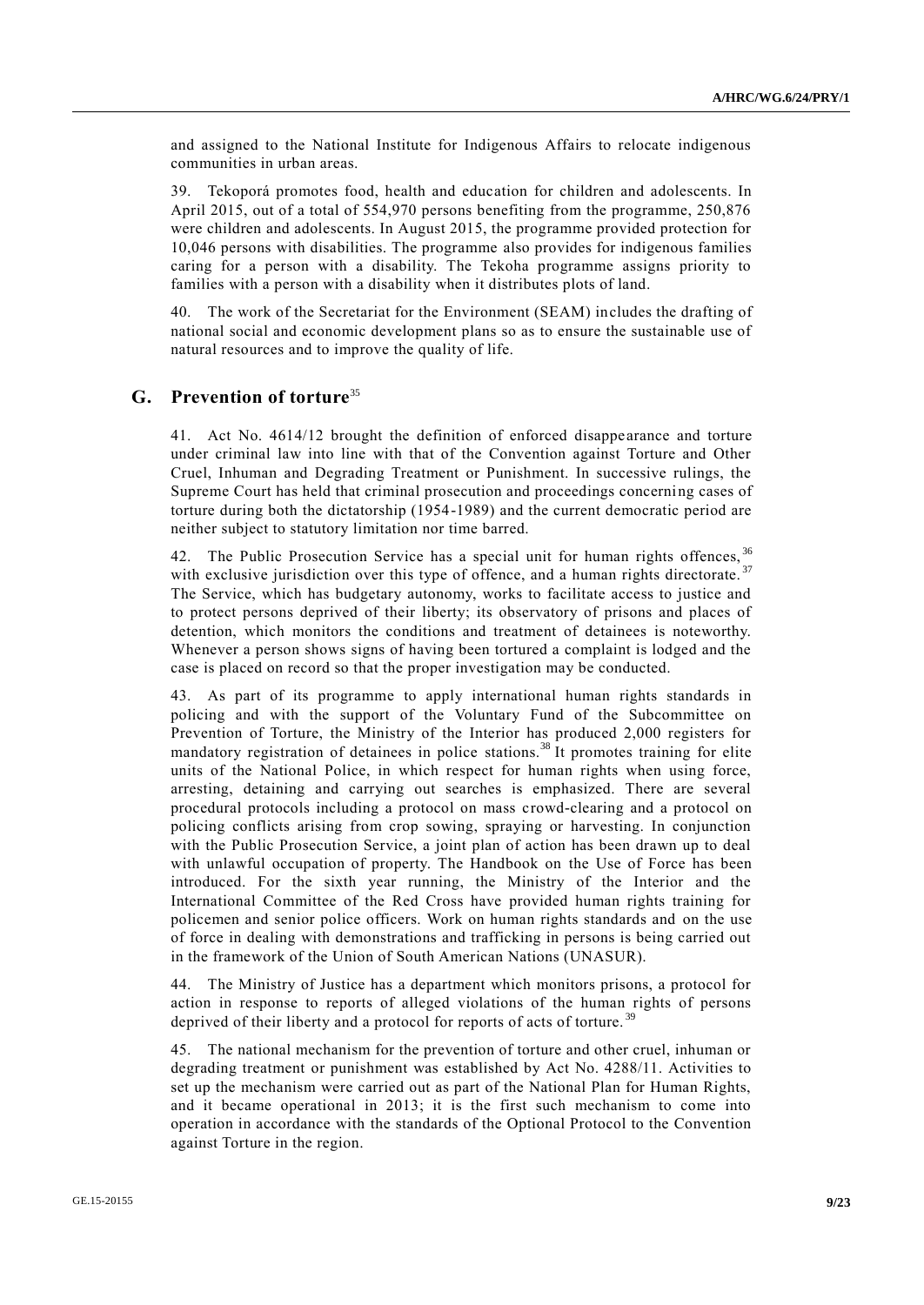## **H. National public safety strategy**

46. The National Public Safety Strategy (ENSC) is the first such strategy to adopt a comprehensive human rights approach; it has been developed through multidisciplinary participation by different state agencies and civil society organizations. For its implementation in 2015, priority was assigned to the programme to adapt policing to human rights standards, thereby establishing human rights issues as a component of public policy.

47. The Public Prosecution Service has a unit that deals with offences against civic safety and harmonious relations (UESC), to improve safety for citizens and help to ensure that sporting events, concerts and other events run smoothly.

#### **I. Prison system**<sup>40</sup>

48. The second national prison census was conducted as part of the comprehensive reform of the prison system being carried out by the Ministry of Justice to humanize prisons; $^{41}$  this will make it possible to determine public policies in respect of crime, crime prevention and the social rehabilitation of persons deprived of their liberty.

49. As part of the reorganization of the Ministry of Justice in 2014, the Office of the Deputy Minister for Policy on Crime was established to develop measures and strategies for crime prevention and rehabilitation, prison policy, juvenile criminal justice and restorative justice. The Office is responsible for the Centre for Prison Studies which provides initial and further training for prison warders as part of their civil service career path.

50. The TEKOVE computer application is used to register and provide access to information on persons deprived of their liberty in real time. Internal guidelines for prison management have been drawn up in respect of living conditions and improvements have been made to the regional prisons in Concepción, Misiones, Coronel Oviedo and the Itauguá rehabilitation centre; a protocol on proper treatment of detained persons belonging to vulnerable groups has also been drawn up. Cards for registering the admission of persons deprived of their liberty have also been produced.

51. The Inter-Agency Commission, which visits and monitors rehabilitation centres for juvenile offenders, ensures that the juvenile penal system operates smoothly; it also puts forward proposals and takes measures to ensure that the rights of adolescents are fully respected. $42$ 

## **J. Judicial system**<sup>43</sup>

52. As part of its effort to ensure institutional transparency, the judiciary has developed a system of management, performance and statistical indicators designed to provide as detailed a breakdown as possible and to generate reliable data for decision making and for planning for potential situations.

53. The following developments marked significant institutional progress for the judicial system: the ratification of the  $100$  Brasilia Regulations;<sup>44</sup> the definition of guidelines for the placement in health facilities of children and adolescents in emergency situations as a precautionary protective measure;<sup>45</sup> procedure applicable to judicial measures carried out pursuant to Act No. 5282/14;<sup>46</sup> jurisdictional measures relating to access to public information; the creation of the department for transparency and access to public information, a body set up in application of Act No. 5282/14; the case law establishing the absence of any statutory limitation for torture;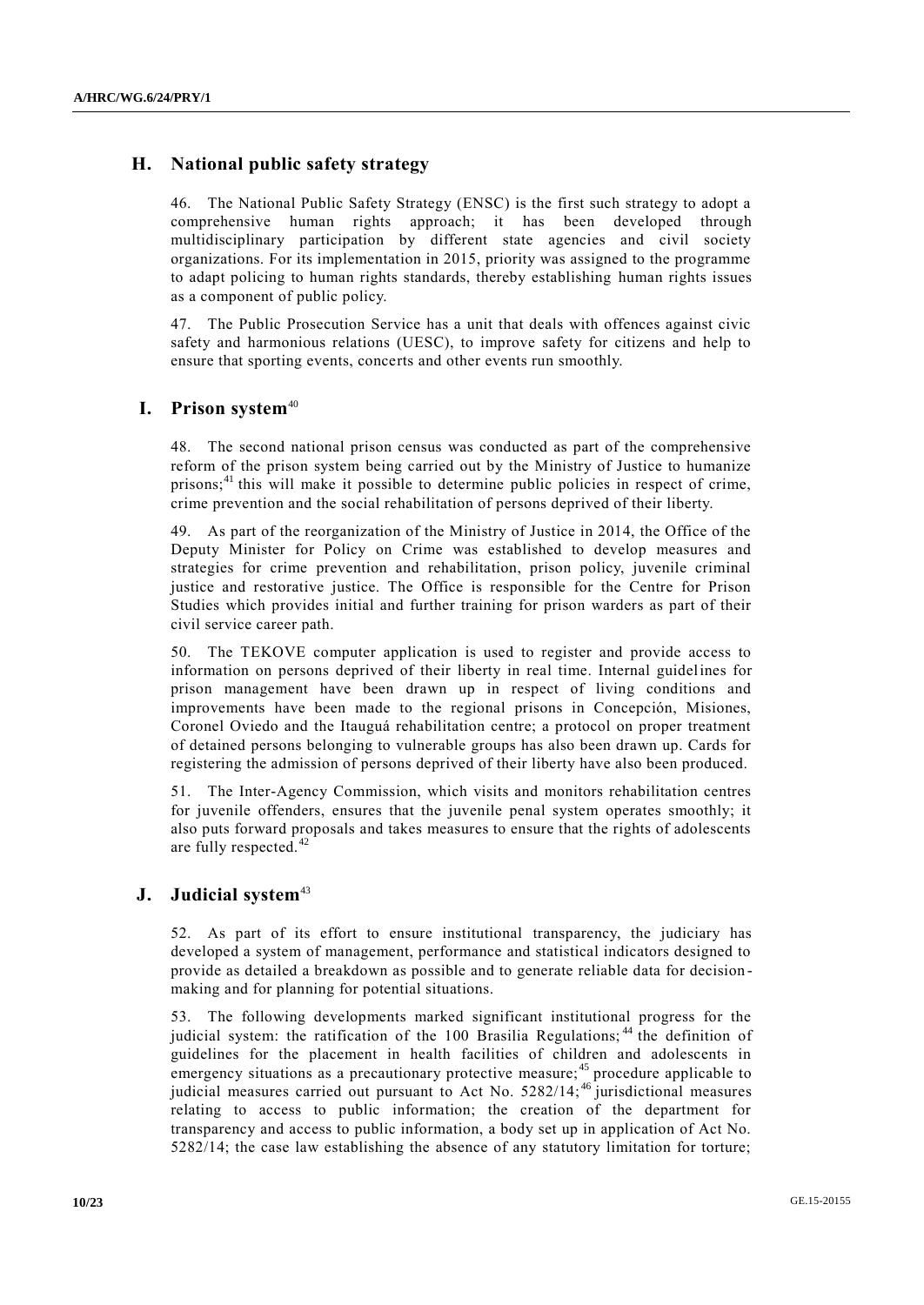ratification of the Lima Declaration on restorative juvenile justice;<sup>47</sup> strengthening the documentation centre and archives for the defence of human rights; creation of and appointments to judicial facilitator positions, some of which are held by indigenous people, and of their office; establishment of the technical commission in support of criminal justice;<sup>48</sup> adoption of the protocol on the inter-agency round table as an alternative means of access to justice for adults deprived of their liberty; introduction of on-line access to judicial formalities in court offices throughout Paraguay via the Electronic Procedures Platform<sup>49</sup> developed as part of the electronic court records project.

54. The National Commission to consider reform of the penal and prison system was set up by Act No. 5140/13. The purpose of the Commission is to revise the Criminal Code and the Code of Criminal Procedure. The purpose of Act No. 5162/14, the Penal Enforcement Code is to regulate the enforcement of criminal penalties and of protective measures in the sphere of criminal justice.

55. The Public Defence Service has a statistical office which centralizes all information on the number of persons deprived of their liberty who receive assistance classified by age, gender, type of offence, stage reached by the proceedings (on trial or convicted) etc.

## **K. Memory, truth, justice and reparation**<sup>50</sup>

56. The national team to investigate, search for and identify detained, disappeared and extrajudicially executed persons is coordinating search and identification activities concerning the 34 skeletons which have been exhumed since 2006 and which are being carried out by the Argentine Forensic Anthropology Team (EAAF) under an agreement signed by the Ministry of Justice and the Institute for Comparative Studies in Criminal and Social Sciences (INECIP — Paraguay).

57. Compensation for victims of the dictatorship is regulated by Act No. 838/96 and the amendments thereto and are handled by the Ombudsman's Office (DP), which collates evidence and processes files; it also involves the Office of the Counsel-General (PGR), which issues its opinion under the administrative procedure; that opinion is binding and precedes any ruling by the Ombudsman's Office. Between 2002 and 2012, a total of 10,794 opinions were issued, and between 2013 and June, 2015 4,045.

58. The Public Prosecution Service classifies and analyses the documentation submitted by the Ombudsman's Office in order precisely to determine the facts to be investigated, thereby avoiding duplication of cases.<sup>51</sup>

59. The Inter-Agency Commission for the establishment of a network of sites of importance to the history and conscience of the Republic of Paraguay has identified 8 historic memorial sites.

60. The Supreme Court has a museum dedicated to justice, a documentation centre and an archive for the defence of human rights which encourage citizens to recover their historical memory, and educate them about the values and development of the administration of justice.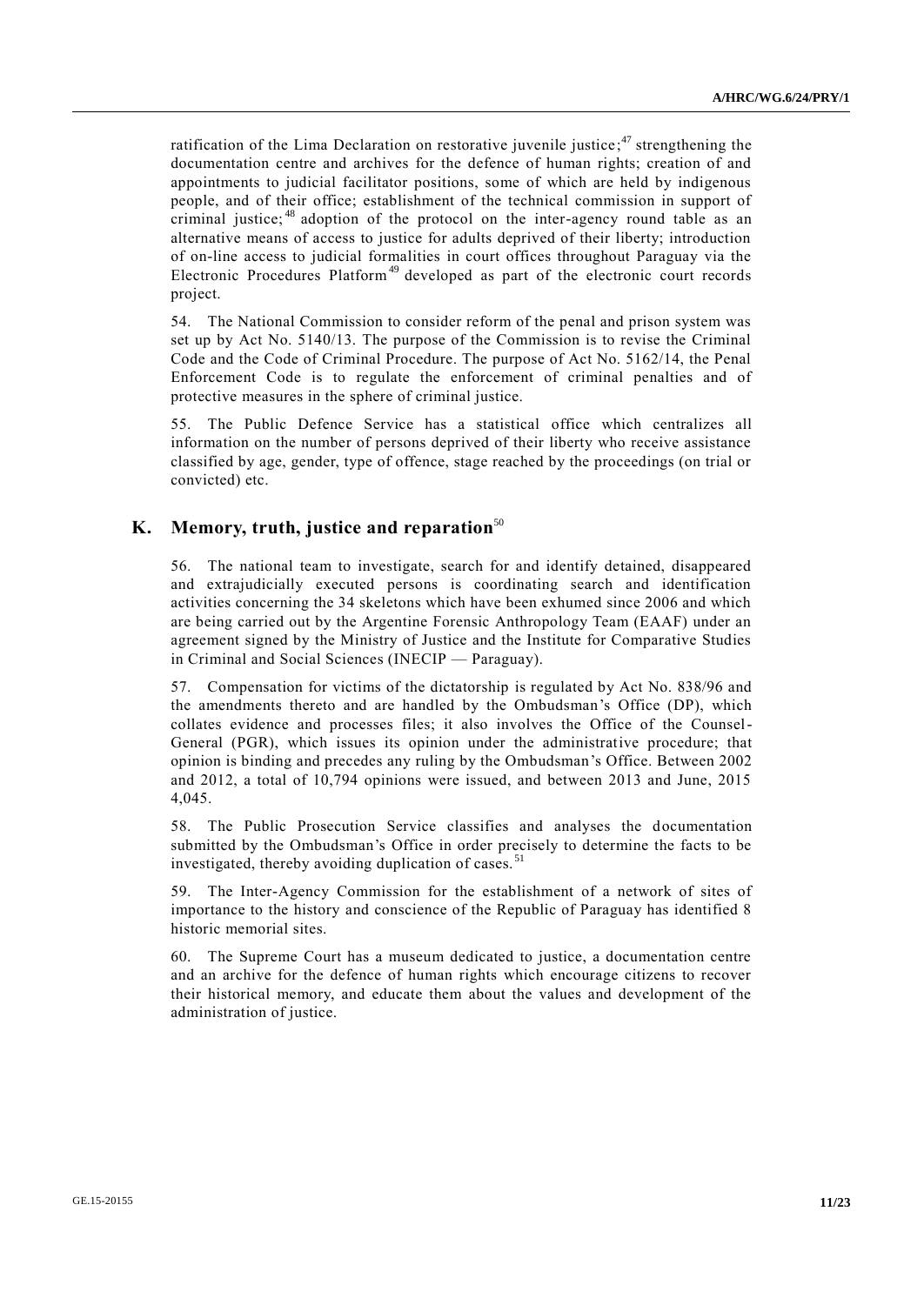# L. **Trafficking in persons**<sup>52</sup>

61. Paraguay has a national policy to prevent and combat trafficking in persons 2010-2019,  $^{53}$  and Act No. 4788/12 concerns comprehensive efforts to combat trafficking in persons. On the basis of this Act, the inter-agency round table to prevent and combat trafficking in persons was set up to serve as an advisory body to the Government and to coordinate joint action by different departments. A national plan is under preparation.

62. Care for women victims of trafficking in persons is provided by the Ministry for Women (MINMUJER), via the Directorate-General to Combat Trafficking in Women, 4 referral centres and a temporary shelter for victims of trafficking in persons.

63. The National Secretariat for Children and Adolescents (SNNA) presides over the coordinating body for the protection of victims of trafficking and sexual exploitation of children and adolescents and for their care. Inter alia, the temporary shelters provide psychological care together with medical care and assistance with judicial formalities addressed to the Public Defender for Children and Adolescents. The Public Prosecution Service has a unit specialized in combating trafficking in persons and the sexual exploitation of children and adolescents. Its training centre also provides a training module on trafficking in persons. The following activities are currently under way: a virtual course on trafficking in persons; preparation of a manual on criminal investigation of cases of trafficking in persons, of a procedural manual and of a guide to services for the victims of trafficking and to diagnosis of the situation of trafficking in Paraguay, in particular as regards women and girls.

#### **M. Combating corruption**<sup>54</sup>

64. The National Secretariat to Combat Corruption was set up in 2012 to bolster institutional efforts to combat corruption. The virtual platform of the executive branch's network to ensure transparency and combat corruption has been set up to foster an ethical culture and to provide citizens with access to timely information on the action of the Government and to the Government's open information portal.

65. Act No. 5189/14, making it mandatory to provide information on the use of public resources for remuneration and other payments to civil servants in the Republic of Paraguay has been promulgated. A significant precedent was decision and ruling No. 1306/13 of the Supreme Court which ruled on the human right of access to public information enshrined in article 28 of the Constitution. In 2014, the judicial branch also dealt with 1,200 files under its complaints and reports system within the framework of efforts to combat corruption and drug trafficking.

66. The Public Prosecution Service has a special unit to deal with financial crimes and corruption which in 2014 managed to recover  $2,569,055,906$  guaranies<sup>55</sup> for the State; between January and September the same year it secured 14 convictions, including that of a former judge who was sentenced to 2 years' and 2 months' prison for accepting a bribe. Plans to set up a unit specialized in money laundering are being prepared.

#### **N. Rights of women**<sup>56</sup>

67. The Ministry for Women was organized by Act No.  $4675/12$ ,  $57$  which established it as the body responsible for directing, setting standards for and coordinating government policy to promote equal rights and opportunities for men and women and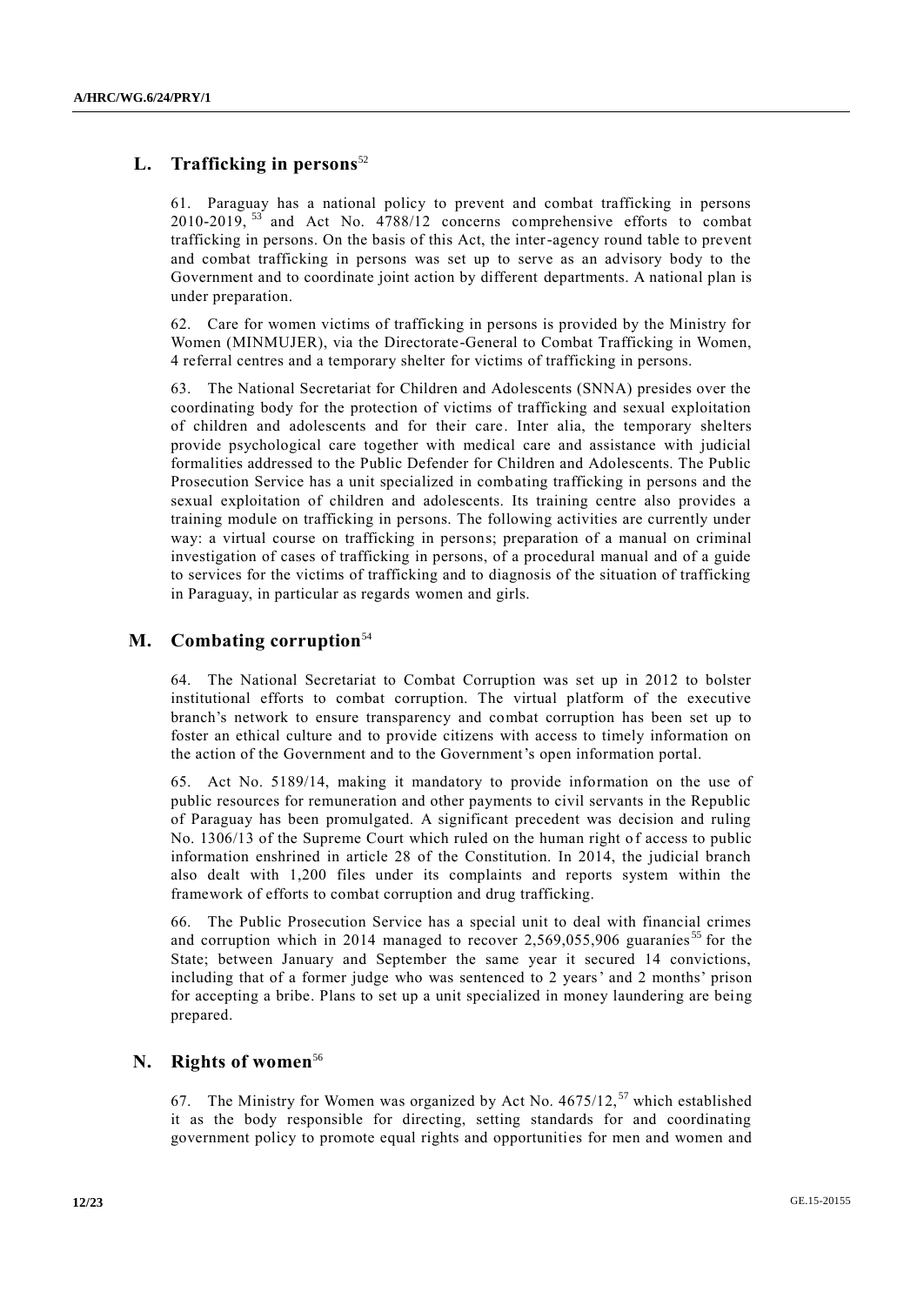for encouraging full participation by women in politics, the economy, society, culture and civil life within the framework of the third national plan for 2008 to 2017 to provide equal opportunities for men and women.

68. The plan determined three strategic lines of action for poverty reduction based on empowerment and social inclusion: a) design of models for action to incorporate the gender perspective into sectoral public policies and to improve the competitiveness of small-scale producers of stevia-ka'a he'e (Stevia rebaudiana) and to increase its exports, b) a social programme to empower women in peri-urban settlements, c) support for women entrepreneurs on family farms.

69. Act No. 5446/15 on public policies on behalf of rural women underpins efforts to promote the economic, political, social and cultural rights of women living in rural areas for their empowerment and advancement. A total of 2,711 women benefited from the project to encourage women's participation in the labour market in the departments of de San Pedro, Caazapá and Canindeyú and it has been extended to include the departments of Alto Paraguay, Paraguarí and Misiones for the direct benefit of 1,686 women.

70. Steps have been taken to encourage women to stand as candidates for decisionmaking positions as part of the programme to improve women's capacity to participate in politics. Work is also under way to develop an agenda to further the political rights of women, to train women holding elected positions and to raise awareness among men. The legislative branch is examining a bill to amend article 32, paragraph r) of Act No. 834/96, on the Paraguayan Electoral Code in respect of the percentage of women in elected positions.

71. The Women's Support Service of the Ministry for Women provides comprehensive care, information and counselling to women victims of domestic, family and gender-based violence via mechanisms such as the Call 137 women's helpline<sup>58</sup> which had received some 42,000 calls at the time of writing. The Mercedes Sandoval shelter, the first for women victims of domestic and family violence, has also been approved. The following campaigns have been organized to raise awareness: "Let's Live for a Life without Violence", (2011), the "Campaign to Combat Sexual Harassment in the Civil Service", "Developing Rights in the Civil Service (2012), "Neither me, nor you nor her" (2015) "Harassment in the Street is a Form of Violence against Women" (2014); the aim of the "Dating without Violence" workshops, in which more than 4,000 young people took part, was to detect and prevent violence as soon as couples start dating and to raise awareness among young people.<sup>5</sup>

72. Act No. 5378/2014 amending article 229 of the Criminal Code relating to family violence, together with Act No. 1160/97 as amended by Act No. 4628/12, established a new definition of the crime of family violence which dispensed with the need for the violence to be habitual and for victim and perpetrator to be living together; they also increased the maximum penalty from three to six years imprisonment. The executive branch is considering a bill on comprehensive protection for women against all forms of violence.

73. The specialized unit for gender issues, children and adolescents within the Public Prosecution Service provides individualized care for women, child and adolescent victims of gender-based offences. It handles an average of 480 cases each year. A new set of instructions has been drawn up on procedural guidelines for criminal investigations into the offences of family violence and gender-based violence.<sup>60</sup>

74. The executive branch's Documentation and Archive Centre has systematically classified complaints relating to violence lodged with the magistrates' courts, together with other data on the economic and social situation of women in Paraguay. The Justice and Gender Observatory of the Supreme Court has developed a range of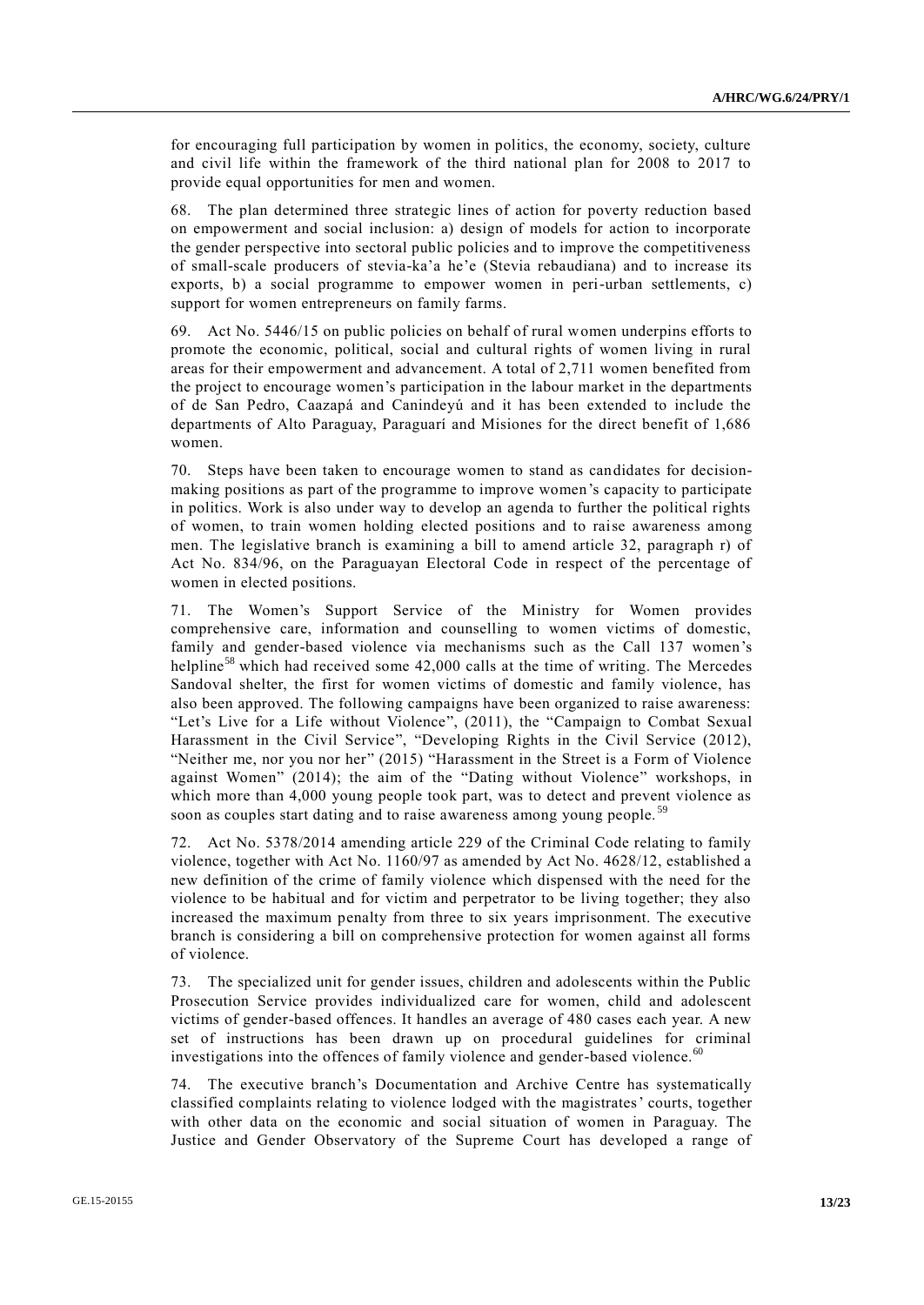indicators portraying the administration of justice from the gender perspective in order to facilitate the adoption of decisions to improve it. The judicial branch has drafted objective criteria for recruiting staff by reviewing current selection, licensing and transfer procedures, in order to incorporate the gender perspective into the civil service's human resources management, using mechanisms to achieve a structural impact and develop practices based on human rights and the gender perspective.

75. The purpose of the work of the Secretariat for Gender Issues is to train civil servants at all administrative and judicial levels of the executive branch to provide effective responses to women seeking justice. The Secretariat works with users of judicial services, both professional and non-professional, by means of campaigns to raise awareness and publicize the gender perspective, a gender-based approach to justice and current international standards.

#### **O.** Rights of children and adolescents<sup>61</sup>

76. The twenty commitments assigned priority to strengthen the National System for Comprehensive Protection and Advancement of the Rights of Children and Adolescents (SNPPI)" were adopted in 2013. They include indicators on compliance and a commitment to present annual reports, two of which have been satisfactorily presented. The commitment gradually to increase the sector's budget to 7 per cent of GDP by 2018 has resulted in an increase to 4.4 per cent in 2013 and to 4.5 per cent in 2014. A charter of acceptance of the commitments has been signed by mayoral candidates in Paraguay.

77. The current National Policy on Childhood and Adolescence (POLNA) 2014-2024 is the second such policy exclusively to target children and adolescents in order to ensure they have access to universal policies, with priority for those who are underprivileged.

78. An effort is being made to ensure that the departmental and municipal councils of SNPPI operate effectively. Several of them have been reactivated and there are currently 17 departmental and 250 municipal councils. The network of secretariats for children and adolescents has been set up.<sup>62</sup> In 2015, the "Look into My Eyes" campaign was launched as part of efforts to decentralize care for children and adolescents via the Municipal Advisory Services on the Rights of Children and Adolescents (CODENI).

79. A bill to decentralize the Abrazo programme and to finance SNPPI with funds available from the National Public Investment and Development Fund is currently being drafted in order to implement plans, programmes and projects benefiting this sector.

80. The National Commission to Prevent and Comprehensively Address Violence Affecting Children and Adolescents in Paraguay<sup>63</sup> has launched the "Decent Treatment for Boys and Girls" campaign, to encourage a positive approach to upbringing that eschews mental or physical punishment to discipline children. The meetings of the intersectoral round table to combat abuse and sexual exploitation of children and adolescents were revived; this body monitors the National Plan to Prevent and Eradicate the Sexual Exploitation of Children and Adolescents 2012-2017, in which connection is organized the one-week campaign "My Voice is Your Voice — Let's Denounce Sexual Violence". 64

81. The Abrazo programme and the Comprehensive Programme for Street Children and Adolescents in Asunción (PAINAC) programme, the former of which has expanded its scope to include other vulnerable sectors, continue to operate.<sup>65</sup> They provide food, refuge, hygiene and psychosocial support to facilitate family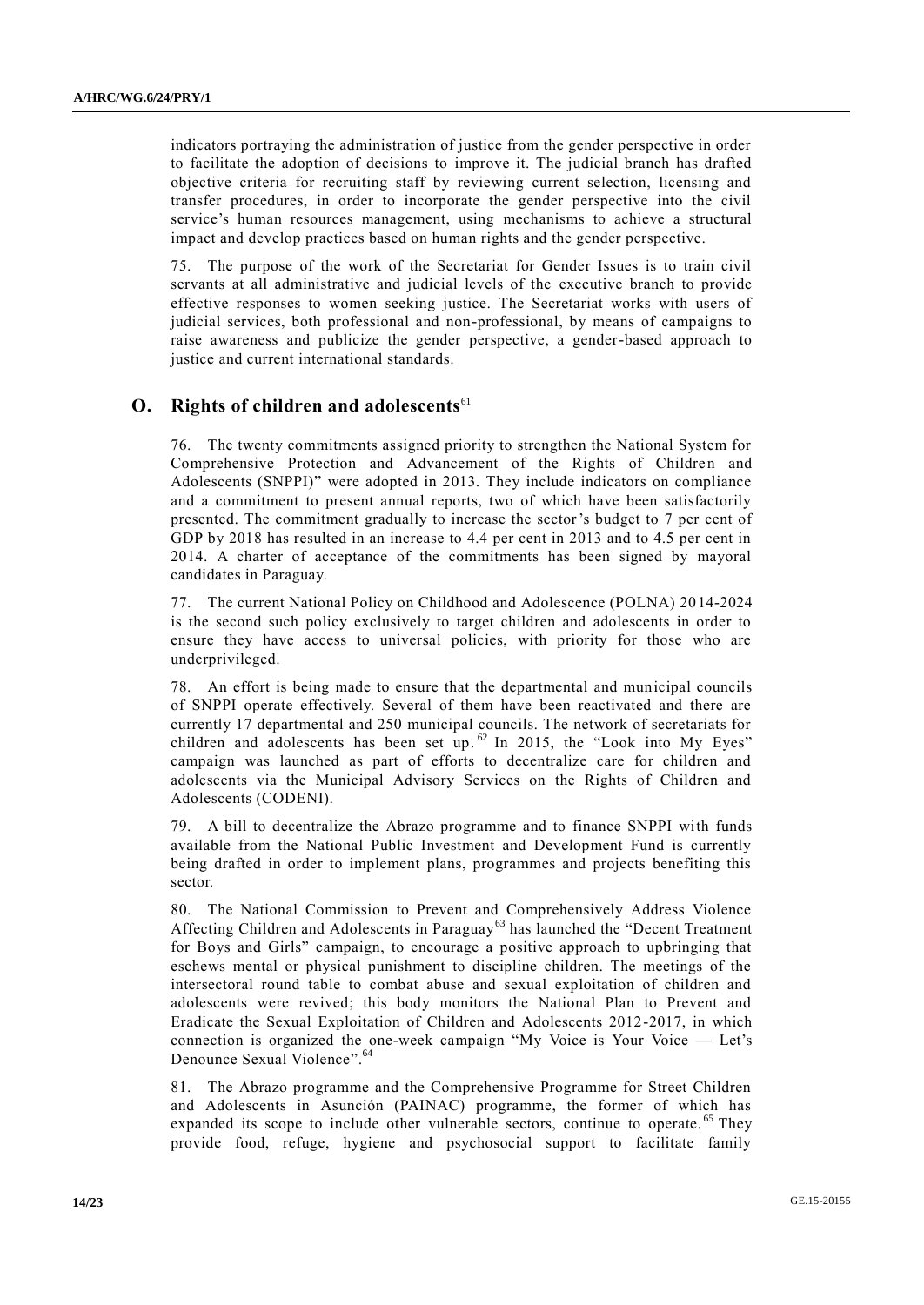reintegration as part of the effort to combat exploitation of children and adolescents. A total of 12,666 children and adolescents are enrolled in the conditional allowances programme, 7,406 in the basic food baskets programme, 7,767 are accommodated in the open centres, community centres and shelters while 2,600 benefit from remedial teaching, food supplements, recreational activities and sports, 200 receive health care and 5,971 assistance with obtaining identity documents.

82. The Abrazo programme has three types of care centre: 1) Centres offering protection for children aged 0-5 years; 2) open centres for children aged 6 to 14 years who work, and which are located in the vicinity of their workplaces, and 3) community centres for children aged 2 to 14, which are located in the community. The Programme also provides psychosocial support for the families concerned as well as ensuring food security for children aged from 0 to 8 years thanks to a monthly food kit worth approximately \$90 and a conditional allowance of some \$100.

83. The National Secretariat for Children and Adolescents directs its efforts towards promoting the interests of vulnerable children and adolescents in indigenous communities and ensuring they are able to participate and receive comprehensive protection; to this end, it reaches out to them in the street and in public spaces, identifies areas in which they are present, provides them with support in the face of threats, sets up protection networks, provides assistance in court and in hospital and ensures coordination should it be necessary for them to be admitted to detoxification centres. It has also established the "Tesai Reko Renda" centre and the "Kuarahy rese" shelter.

84. The Comprehensive Programme for Street Children and Adolescents in Asunción helps fully to safeguard the rights of street children thanks to its three centres: 1) the open shelter; 2) the temporary protection centre; and 3) the Ñemity centre for educational coexistence. The beneficiaries management system provides specific statistical data on child labour and on the services and protection provided by the programme.

85. The healthy snacks, healthy school lunches and healthy school canteens programmes are run by the Ministry of Education and Culture in Asuncion, while in the departments they are the responsibility of the departmental and municipal authorities. The Ministry also works in conjunction with the Ministry of Public Health and Social Welfare on immunization, parasite-elimination, oral health and poor eyesight detection programmes pursuant to Act No.  $1443/99$ .<sup>66</sup>

86. Forced recruitment of minors was prohibited by Act No. 3360/2007. The army's military training colleges command runs 11 military colleges 10 of which provide education and training and specialized training and admit only adults. The Acosta Ñu military school is the only one that admits minors under the age of 18 years; it is governed by a protocol with the Ministry of Education and Culture, which prohibits military training of and the use of weapons by minors under the age of 18 years. Paraguayan citizens over the age of 18 years may enlist in any military unit as cadets or privates.

87. During 2015, the Parliamentary Front for Children and Adolescents, which is made up of 26 parliamentarians, revised the legislative corpus and proposed new legislation such as the bill to protect children and adolescents against physical punishment and cruel and humiliating treatment.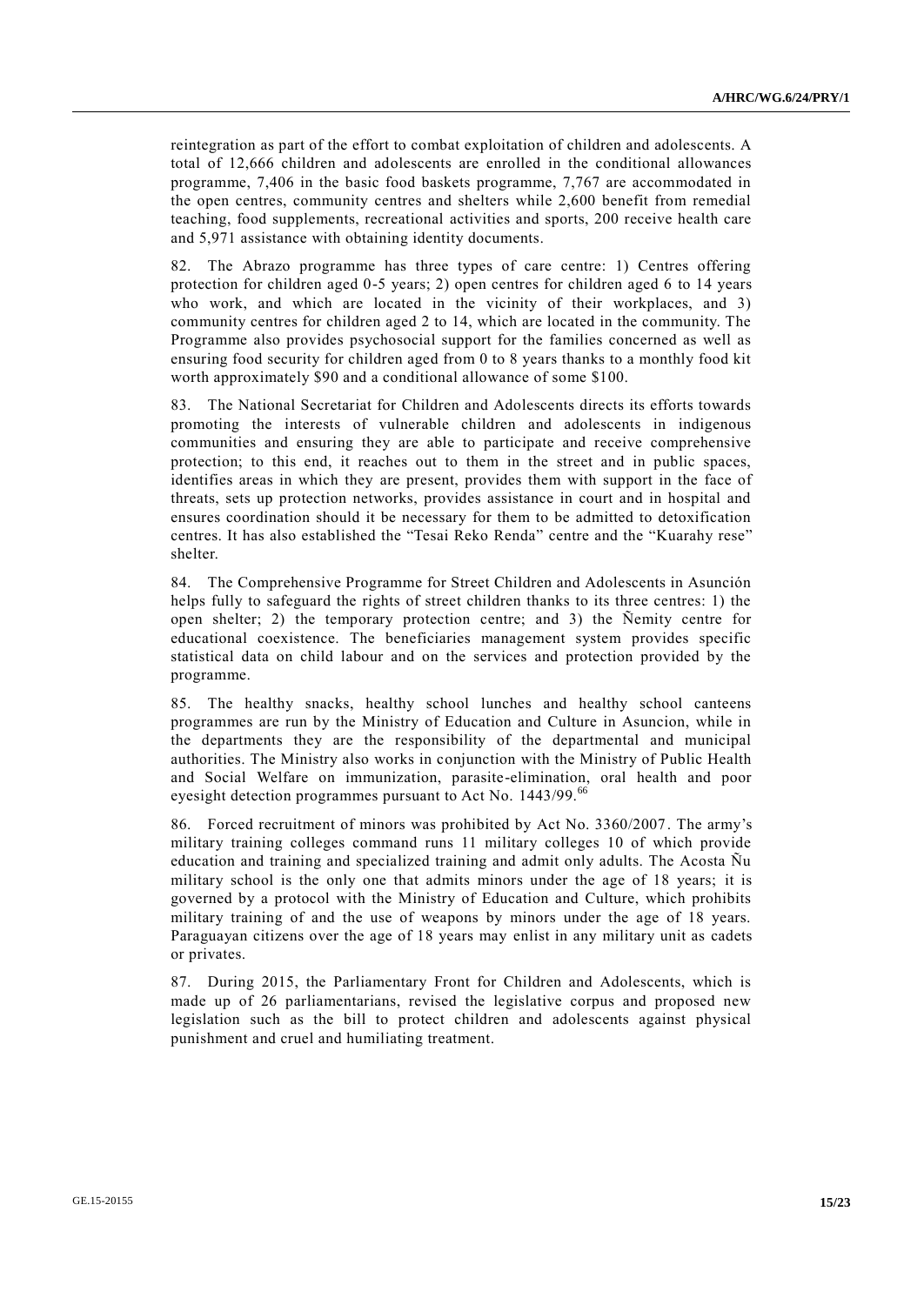# **P.** Conscientious objection<sup>67</sup>

88. Act No. 4013/10 regulates conscientious objection to compulsory military service and provides for civilian service as a substitute. Applications for recognition as a conscientious objector are dealt with by the Ombudsman. A bill allowing for derogation from articles 34 and 47 of Act No. 569/7 on compulsory military service would render any outdated and inapplicable provisions null and void. Citizens who are required to perform military or civilian service may apply for it to be postponed on justifiable grounds.

#### **Q. Rights of persons with disabilities**<sup>68</sup>

89. The National Secretariat for the Human Rights of Persons with Disabilities was established by Act No. 4720/12. The Secretariat directs public policy for the sector and works to mainstream comprehensive action for persons with disabilities in state agencies and entities.

90. The activity of the National Council on the Rights of Persons with Disabilities was regulated in 2012. In 2015, the Council adopted the framework for a national action plan for the rights of persons with disabilities. The plan was the result of a broad and participatory process and represents the first public policy exclusively for this sector. Indicators on the human rights of persons with disabilities are currently being developed on the basis of the plan's guidelines. The governmental mechanism, which comprises some 100 state entities, was also set up in 2015; its aim is to mainstream implementation of the Convention of the Rights of Persons with Disabilities.<sup>69</sup>

91. The Secretariat for Information and Communication conducts training and outreach activities in respect of government policy on behalf of persons with disabilities to promote inclusive language and its proper use, to which end it has set up the Network of Inclusive Communicators.

Implementing regulations for Act No. 4934/13 on accessibility of the physical environment for persons with disabilities have been adopted;  $\frac{1}{10}$  the regulations will make it possible better to monitor the physical environment on the basis of universal accessibility criteria. Major changes have been made in order to ensure that voting is accessible to persons with a disability.

93. Monitoring of Act No. 2479/2004<sup>71</sup> on the recruitment of persons with disabilities in public entities by the Civil Service Secretariat (SFP) has shown that in 2013 there were 1,403 such persons in public entities and in 2014, 2,024. In 2014 there were nine public entities that met their 5 per cent staff quota for persons with disabilities. It is planned to gradually improve these figures.

94. A joint study of public infrastructure has been carried out by the Ombudsman 's Office and the Saraki Foundation with a view to identifying barriers and recommending the necessary adjustments. A compendium of information has been produced containing suggested terminology relating, inter alia, to each type of disability. Recommendations were made to state entities regarding alterations to their facilities and compliance with the quotas established by the law for persons with disabilities.

95. The Supreme Court periodically organizes training sessions for judges, judicial officials, court clerks and civil society organizations on topics such as accessibility, personal autonomy, proper treatment and the rights of persons with disabilities; the training focuses on national and international legislation and on the 100 Brasilia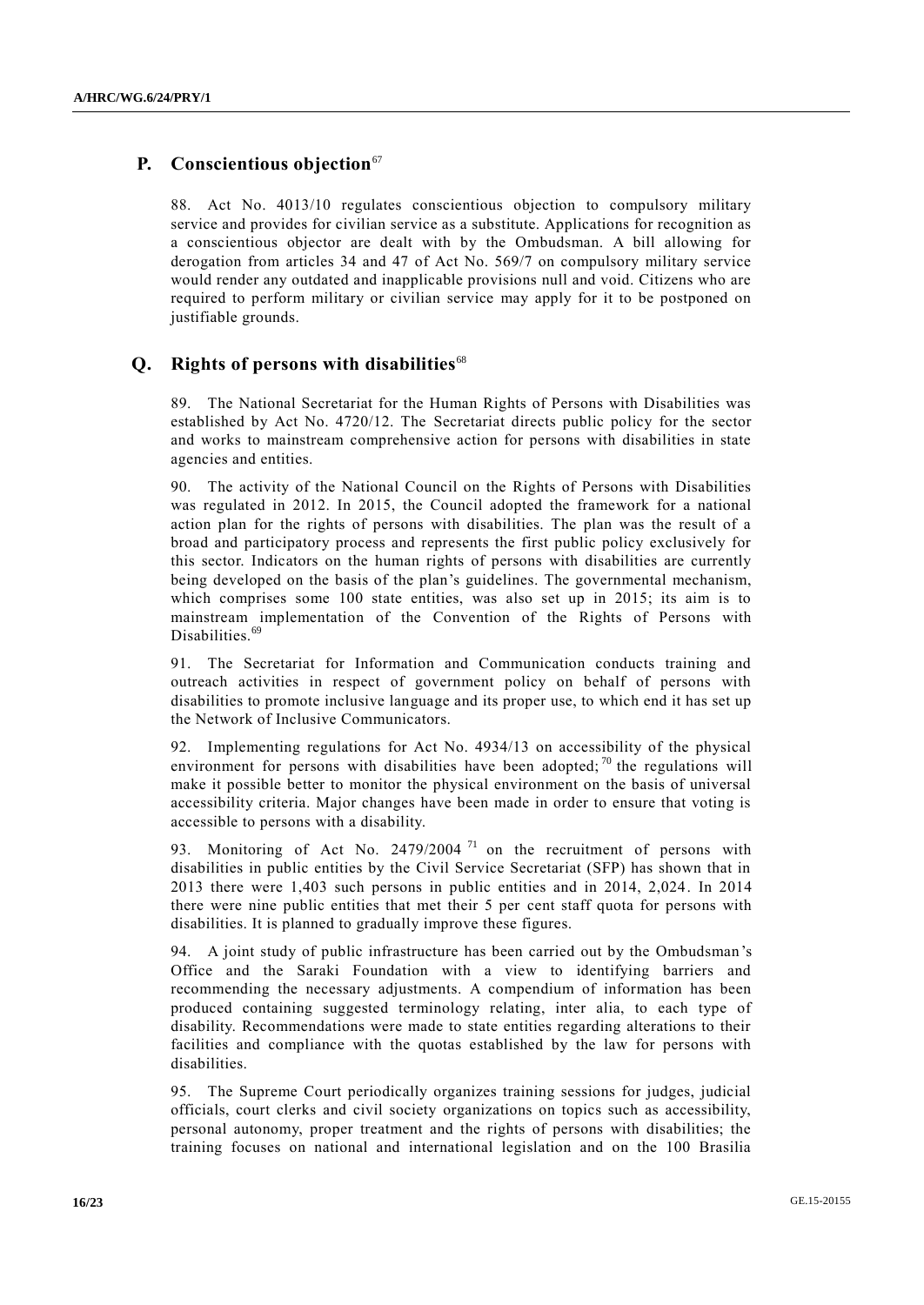Regulations. A standard course on sign language focuses on human rights. A policy on access to the courts for persons with disabilities and older persons is currently being drafted. Access to the courts is addressed in periodicals, a web page maintained by the Court and by leaflets which make an effort to use inclusive language. The Ministry of Justice has drawn up protocols on how to deal with persons with disabilities,  $72$  and a protocol on access to the courts for persons with a psychosocial disability.<sup>73</sup>

#### **R. Education**<sup>74</sup>

96. The National Plan for Human Rights Education is currently being amended and a report on compliance with human rights indicators within the national education system is being prepared.

97. Students are encouraged to remain in and graduate from the education system by the Educación Media Abierta (Open Secondary School) programme of scholarships. The ANA and PROF.ANA national campaigns seek to strengthen the role of women and of the wider educational community in preventing all forms of violence against women.

98. Education policy, with its focus on human rights and the participation of all those involved, focuses on children, parents and teachers. It implements programmes that help to stimulate demand for education and timely admission to the different levels and types of education. A scholarship programme is available for yo ung people who are socially and financially underprivileged.

99. The National Languages Plan is being rolled out in the 17 departments of Paraguay. The network to make the use of Guaraní standard practice is operating in departmental and municipal government offices and in public institutions. It includes training in everyday Guaraní for 300 civil servants. Bilingual education is being implemented, with the use of Spanish and Guaraní, which are taught as languages as well as being used to teach other subjects. The curricula are taught in all Paraguay's schools and teaching aids in both languages are available for basic education.

100. The Remedial Education Service operates throughout the year in educational environments provided in community and open centres, homes, shelters and hospital wards. The provision of school meals and of kits for pupils offers a valuable incentive to the family economy and ensures equality of access to the practical necessities for school attendance.

101. Basic and secondary education are free of charge. Students receive vouchers (cut-price tickets) for travel to school by public transport. School supplies are issued before pupils start school. The wages of teachers in the basic education system have been brought into line with the legal minimum wage for shift work throughout the education system.

102. In 2015 there are plans to set up 94 informal literacy circles in indigenous communities and rural areas. Most participants are women who, for a variety of reasons, have put off their education. The circles also provide initial vocational training. As a rule, women have a higher level of education than men and remain longer in formal education.

103. For four years, the Human Rights Directorate of the Supreme Court has been holding a university challenge involving oral trials, with an emphasis on human rights, in which ten universities and 100 students have taken part. The students receive training and acquire practical experience of strategic litigation and substantive human rights. The Department is also reinforcing the judicial training centre so as to mainstream human rights into its curricula.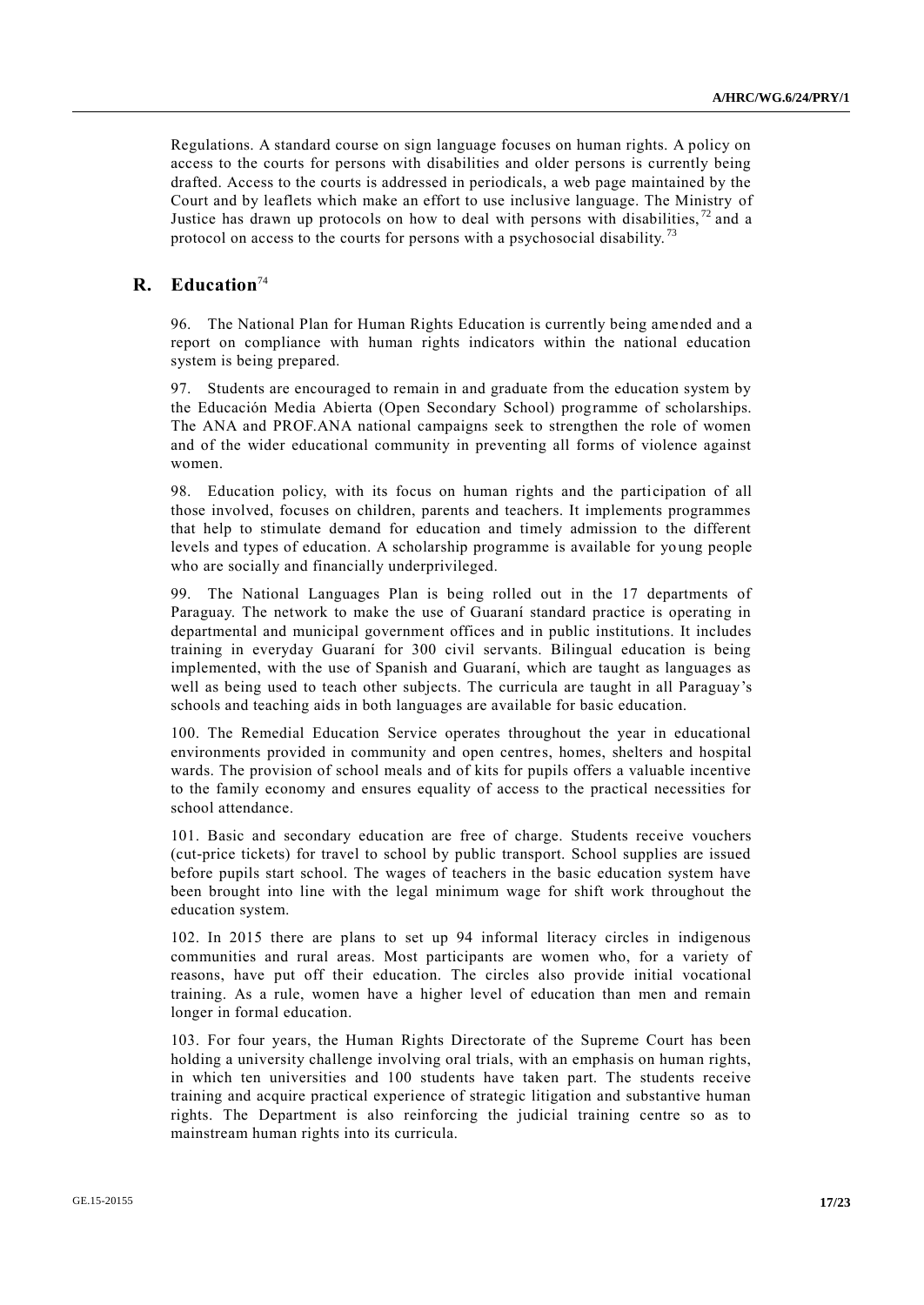## **S. Work**<sup>75</sup>

104. The legislative branch has adopted Act No. 5115/13 establishing the Ministry of Labour, Employment and Social Security (MTESS). The Ministry is responsible for safeguarding the rights of workers in respect of work, employment and social security, and is wholly independent of the Ministry of Justice.

105. The National Commission for the Eradication of Child Labour (CONAETI) has organized workshops throughout Paraguay on the concept and systematic practice of light work and the placement of children (criadazgo). The goals of the National Strategy for the Prevention and Eradication of Child Labour and for the Protection of Adolescent Workers 2010-2015 were also evaluated. Actions carried out in the limestone quarries in Vallemí — San Lázaro (Concepción), in response to complaints by children and adolescents working there, were coordinated. The Network to Combat Child Labour in Ciudad del Este was strengthened to enable it to extend its activity to child labour in the triple-border region where Argentina, Paraguay and Brazil meet.

106. The Centre for Domestic Employees operated by the Ministry of Labour, Employment and Social Security offers mediation and advice to domestic employees regarding their rights and obligations. Campaigns are organized to disseminate knowledge of and publicize the rights and obligations of working women. The Tripartite National Equal Opportunities Commission monitors compliance with article 134 of the Labour Code (nurseries in places of work) and carries out inspections of places of work to check, inter alia, payroll records and observance of equal rights regarding pay for men and women.

107. The Supreme Court has declared that its mandate extends to activities that are part of the campaign to eradicate child labour which have been approved by the National Commission for the Eradication of Child Labour. In collaboration with ILO, it has held workshops, designed outreach material and held discussions with representatives of the institutions concerned and with judicial officials on topics relating to child labour, placement of child domestic workers (criadazgo), forced labour, adolescent labour and trafficking in persons.

108. The National Career Development Service (SNPP) has provided training for a total of 1,792 women in the different geographical regions of Paraguay; the highest percentages were in Central (27 per cent) and Itapuá (17 per cent) departments (2014). In the same year, as part of its policy to ensure that at least 50 per cent of its trainees are women, the National Professional Skills and Training System (SINAFOCAL) held six courses for women in rural areas. In 2015, 58 courses are being organized.

#### **T. Health**<sup>76</sup>

109. The National Health Policy (2015) was adopted.<sup>77</sup> The goal of the policy is to progress towards universal access to health and to achieve the highest possible level of universal coverage, while reducing inequalities in health and seeking to improve the quality of life of the population. The establishment of Family Health Units in the areas designated as "social territories" is organized by the Primary Health Care Network.

110. The legislative branch has adopted Act No. 5469/15 on indigenous health, which extends the National Health System to cover indigenous peoples and establishes the National Health Council for Indigenous Peoples. This measure sprang from an initiative of the indigenous peoples and received support from governmenta l entities.

111. The National Sexual and Reproductive Health Plan  $2014-2018$  (PNSR)<sup>78</sup> was adopted and Act No. 4313/11 to secure the budget of reproductive health programmes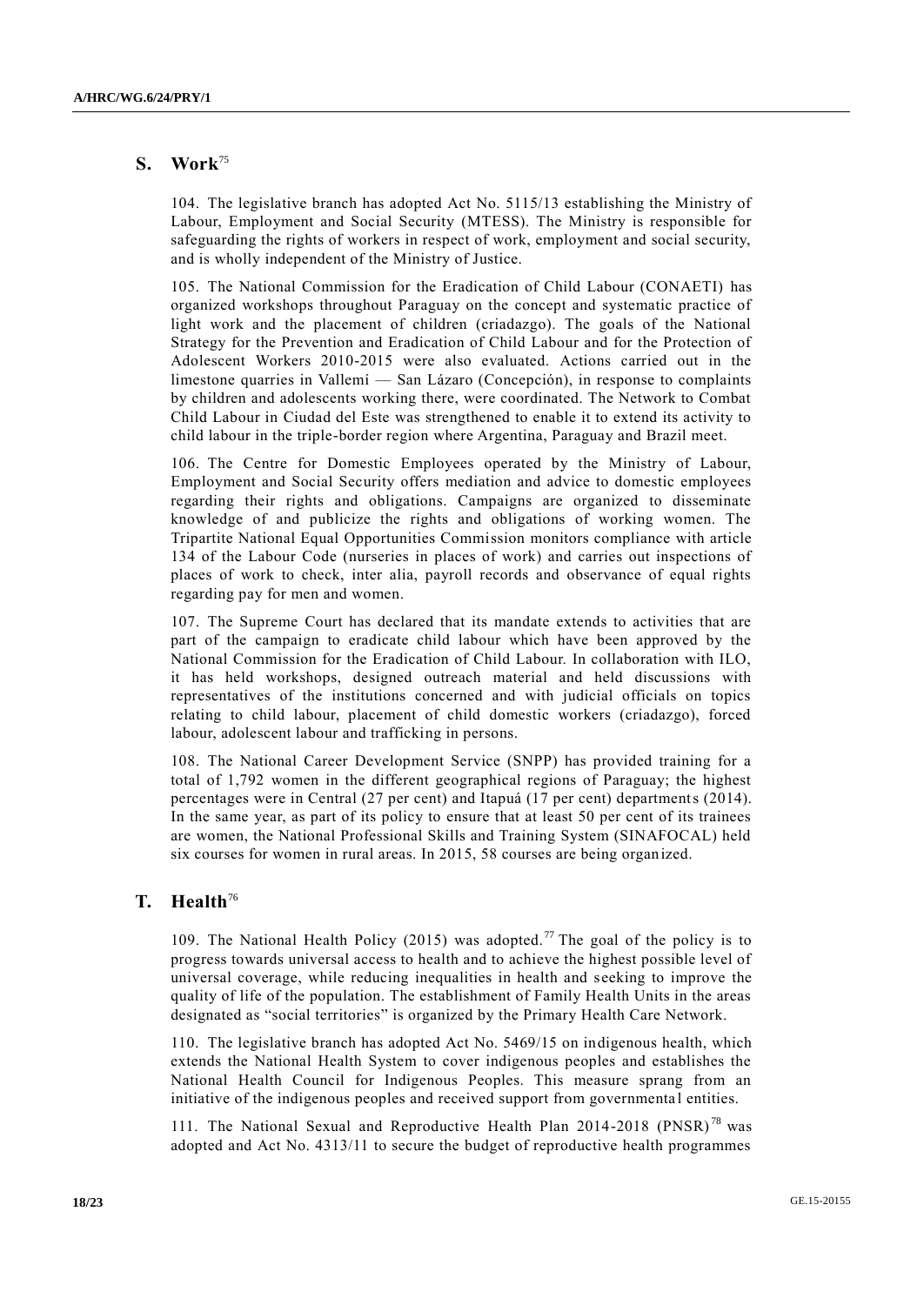and ensure supplies of consumables, medicines, childbirth kits and contraceptives remains in force. A manual on humanized post-abortion care has been introduced;<sup>79</sup> the committees to monitor health and maternal and neonatal morbidity and mortality nationwide have been strengthened and the maternal mortality ratio was reduced by 33.6 per cent in 2014.

112. Drafting continued of a bill to promote, protect and support breastfeeding, which provides for a number of innovations such as pre- and postnatal rest periods, paternity leave, 100 per cent social security coverage during a mothers rest period, job security during the period of breastfeeding, leave following premature birth, multiple childbirth and adoption, etc.

#### **U. Culture**<sup>80</sup>

113. The National Secretariat for Culture has drafted the National Plan for Culture 2014-2018, in which inclusion is an essential factor of public policy and cultural diversity a key element of sustainable diversity. A bill on cultural heritage has been prepared to mainstream the rights-based approach into, inter alia, actions to protect, safeguard, recover, restore and record the cultural heritage of Paraguay as a whole. The Paraguayan Chipa (a kind of baked roll)and the Aché people 's festivals are in the process of being declared part of the country's intangible cultural heritage.

114. The National Cultural Council meets periodically with representatives of people of African descent and of civil society and LGBTI organizations and is holding prior consultations to designate representatives of indigenous peoples.

115. A number of initiatives have raised the profile of the indigenous peoples of Paraguay and of its population of African descent. They include audiovisual productions such as "Manga Ñembosarai" and "Los Guaraníes inventaron el Fútbol" (Football was invented by the Guaraní) and, with the collaboration of the indigenous peoples, the documentary "Tiempos Paralelos" (Parallel Times) and recording of the traditional Kamba Kuá festival of the community of African descent.

116. In 2015, some 18,000 people benefited from the different cultural activities organized free of charge by the National Secretariat for Culture to make cultural activities accessible to children and adults alike. A start was made on decentralizing cultural management by providing facilities for and ensuring coordination with the departmental authorities. Operational plans for culture have been drawn up at the departmental level to ensure better coordination of public cultural policy and 17 forums for dialogue between citizens have been established within the Cultural Round Table.

# **V. LGTBI persons**<sup>81</sup>

117. The Ministry of Health has upgraded the care it provides for vulnerable people such as LGTBI persons.

118. The Ministry of Education and Culture has implemented a project to encourage pupils to complete basic education in Asunción and in Central department and a project to promote literacy and encourage completion of basic education among sexually diverse persons in Asunción. In the national curriculum (third cycle programmes), the competencies, skills and content relevant to the prevention of all types of discrimination have been mainstreamed into the system.

119. Training courses on human rights in education were provided for teachers, headmasters and pupils (1,040 teachers, 234 headmasters and 907 students)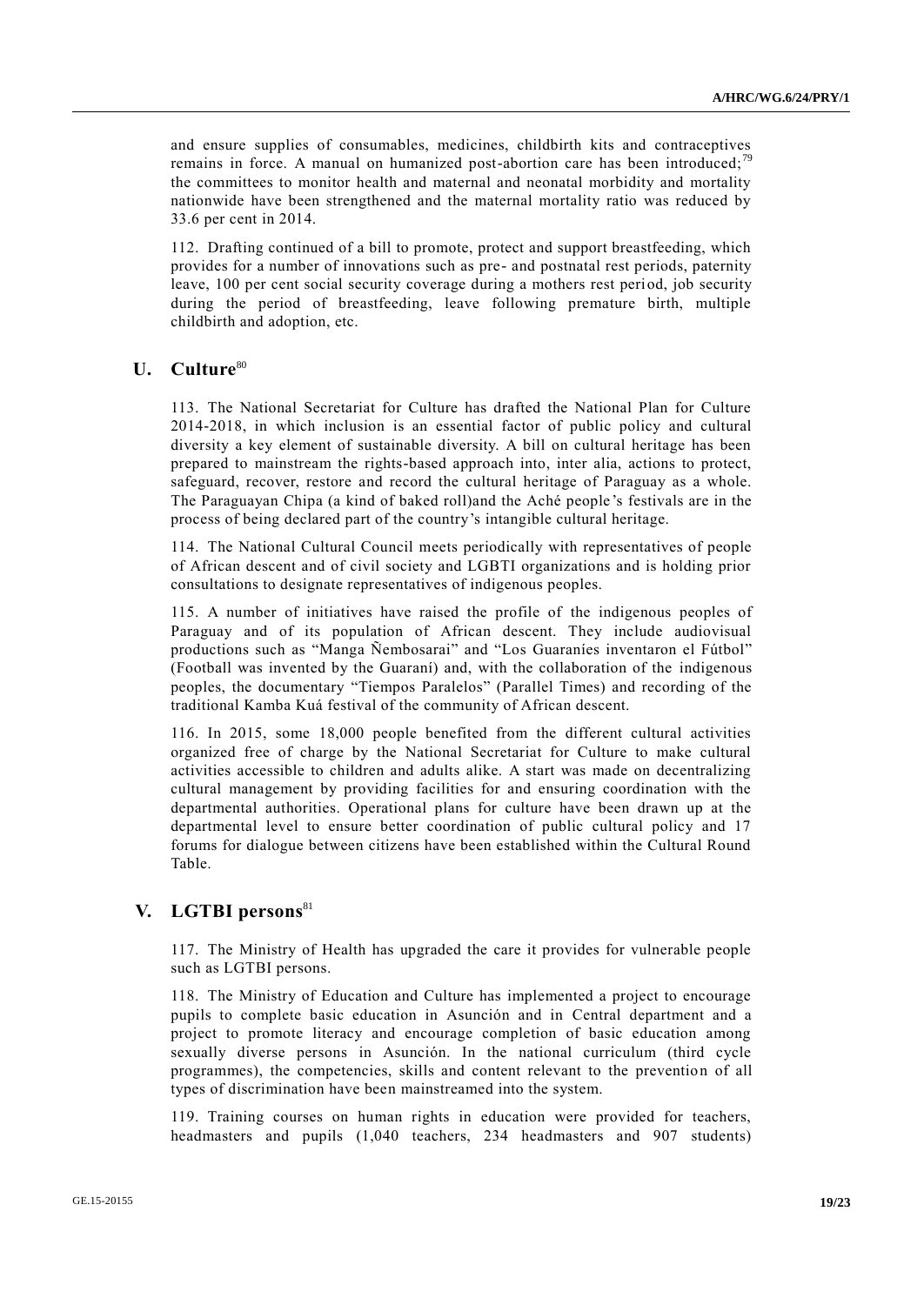nationwide, together with courses in the capital on educational programmes free from sexual bias. A project to combat bullying in schools began in 2011 and materials to support the project have been designed, such as a protocol to help educational establishments deal with cases of violence and bullying in schools, which has been issued to 94 per cent of schools, a teaching manual to prevent bullying and five guidebooks for teachers.

120. The Ministry of Justice has a protocol applicable to transgender person deprived of their liberty.

#### **W. Abolition of the death penalty**<sup>82</sup>

121. The death penalty has been abolished by the Constitution; consequently any measure that runs counter to that provision is null and void. The Protocol to the American Convention on Human Rights to Abolish the Death Penalty and the Second Optional Protocol to the International Covenant on Civil and Political Rights, aiming at the abolition of the death penaltyhttp://treaties.un.org/pages/View Details.aspx?src=TREATY&mtdsg\_no=IV-12&chapter=4&lang=en&clang=\_en have been ratified.

# **V. Commitments and voluntary undertakings**

- To promote a new bill to combat all forms of discrimination;
- To promote the appointment of a new Ombudsman and a Deputy Ombudsman;
- To submit the draft bill on the establishment of the Ministry of Justice and Human Rights;
- To adopt the protocol for consultation and free, prior and informed consent for indigenous peoples;
- To promote adoption of the bill relating to the implementation of the Rome Statute;
- To adopt the new national policy on migration;
- To adopt the National Plan to Prevent, Combat and Care for the Victims of Trafficking and to allocate a budget to the National Programme to Prevent, Combat and Care for the Victims of Trafficking in Persons from the National Investment Funds to Prevent and Care for the Victims of Trafficking in Persons provided for under Act No. 4788/12;
- To promote adoption of the bill on sexual and reproductive health;
- To promote adoption of the bill on comprehensive efforts to combat violence against women;
- To promote the establishment of an independent mechanism to ensure compliance with the Convention on the Rights of Persons with Disabilities;
- To adopt the National Plan of Action for the Human Rights of Persons with Disabilities;
- To promulgate Act No. 5508 on the promotion and protection of motherhood and support for breastfeeding.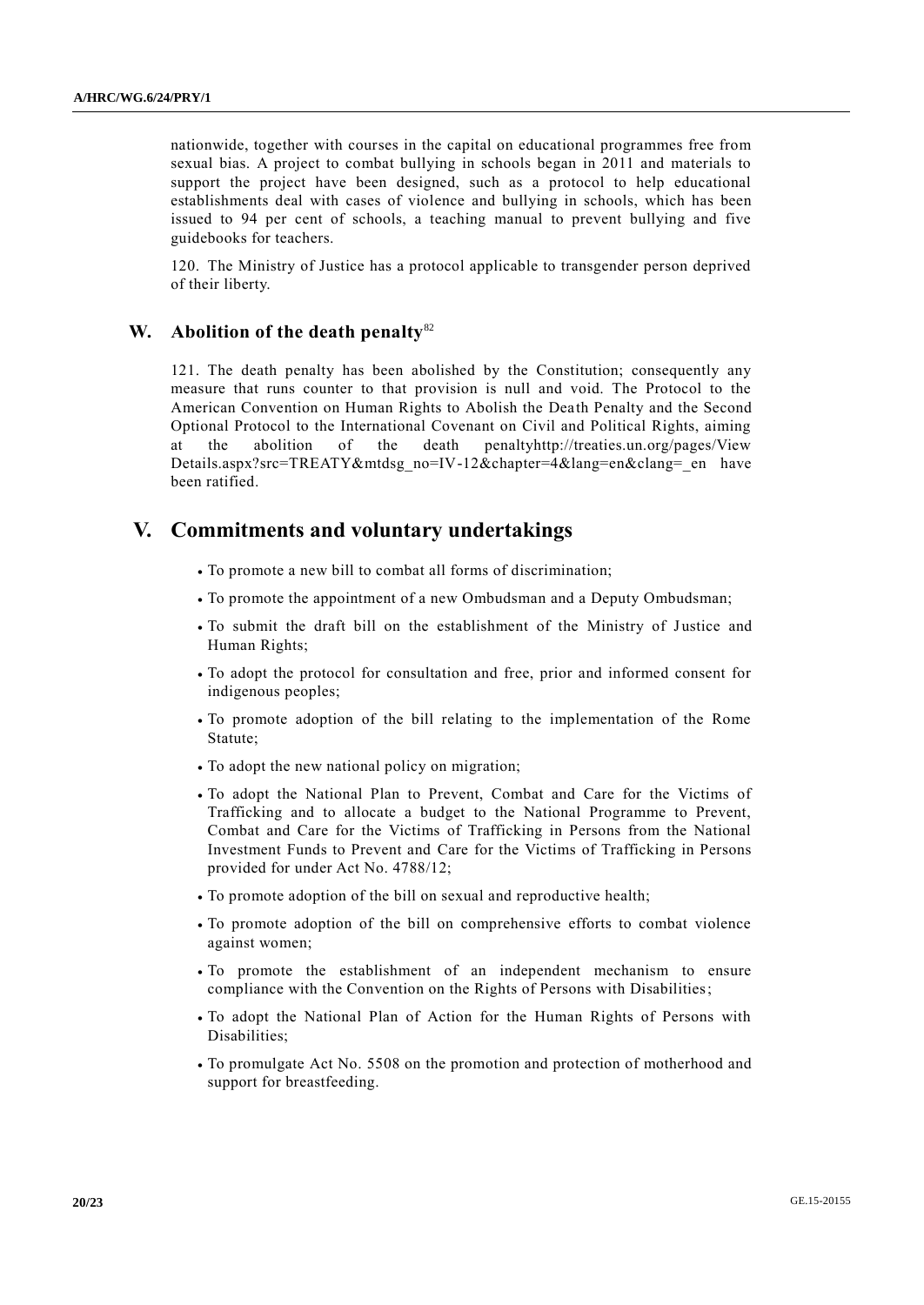# **VI. Conclusion**

122. In recent years, Paraguay has focused its efforts on building and consolidating a democratic culture within Paraguayan society. Witness to this is the full respect s hown for civil and political freedoms, political transition in government, freedom of expression and the broadening and development of legislation and of institutions charged with ensuring the full exercise of and respect for human rights. This report reflects the efforts and the achievements, as well as the challenges and hurdles that still lie ahead for Paraguay.

123. In the course of these four years, all the political parties currently represented in parliament have exercised executive authority and have taken part in the management of the State in order to draft and implement national public policies. Government policy has focused on strengthening democracy and the rule of law and on establishing favourable conditions for economic and social development so as to foster inclusion and overcome inequalities. One result of the improvement in the management of public affairs in recent years has been significant progress with efforts to combat poverty, a narrowing of the socioeconomic divide and an improvement of conditions in society.

124. The Government of Paraguay has demonstrated its vocation, political determination and commitment to fulfilling its international human rights obligations by developing a national system, the Recommendations Monitoring System, to follow up and monitor the recommendations made by the universal periodic review, the treaty bodies, the special procedures of the Human Rights Council and the decisions of Inter-American Court of Human Rights. Its commitment has been further deepened by its activity as a member of the Human Rights Council this year, during which it proposed, actively promoted and achieved the adoption without a vote of the resolution on promoting international cooperation to support national human rights follow-up systems and processes. As a result of this, Paraguay has been invited to cooperate and is providing technical assistance to other countries seeking to develop similar systems but which do not yet possess follow-up mechanisms, thus enabling Paraguay to demonstrate through action its commitment to and capacity for supporting cooperation to ensure that human rights hold sway internationally.

125. Paraguay sets store by this evaluation and, in keeping with its human rights policy, actively promotes follow-up to the recommendations and their dissemination, and is committed to this process, within a framework of active, constructive and open dialogue that furthers and helps to improve the human rights situation throughout the world.

#### *Notes*

- <sup>1</sup> DGEEC, Encuesta Permanente de Hogares 2014.
- <sup>2</sup> DGEEC, III Censo Indígena 2012. Los pueblos indígenas tuvieron activa participación en el proceso.
- $3 \overline{DGEEC}$ , Datos preliminares del Censo Nacional 2012.
- 4 Equipo de Redacción: Ministerio de Justicia, Comisión de Derechos de Humanos de la Cámara de Diputados; Dirección de Derechos Humanos de la Corte Suprema de Justicia; Secretaría Nacional por los Derechos Humanos de las Personas con Discapacidad; Ministerio de Educación y Cultura; Secretaria de Acción Social; Ministerio Público.
- <sup>5</sup> Disponible en el sitio *web* oficial del MRE: www.mre.gov.py.
- 6 Instancia mixta (Estado y OSCs) de construcción de políticas públicas para las PcD.

- 8 Recomendaciones: 84.10; 84.17, 84.18, 84.19, 85.14.
- <sup>9</sup> Kyung-wha Kang, Alta Comisionada Adjunta de Derechos Humanos (2011); Heiner Bielefeldt, Relator Especial sobre la Libertad de Religión y Otras Creencias (2011); María Magdalena

<sup>7</sup> Recomendación 85.4.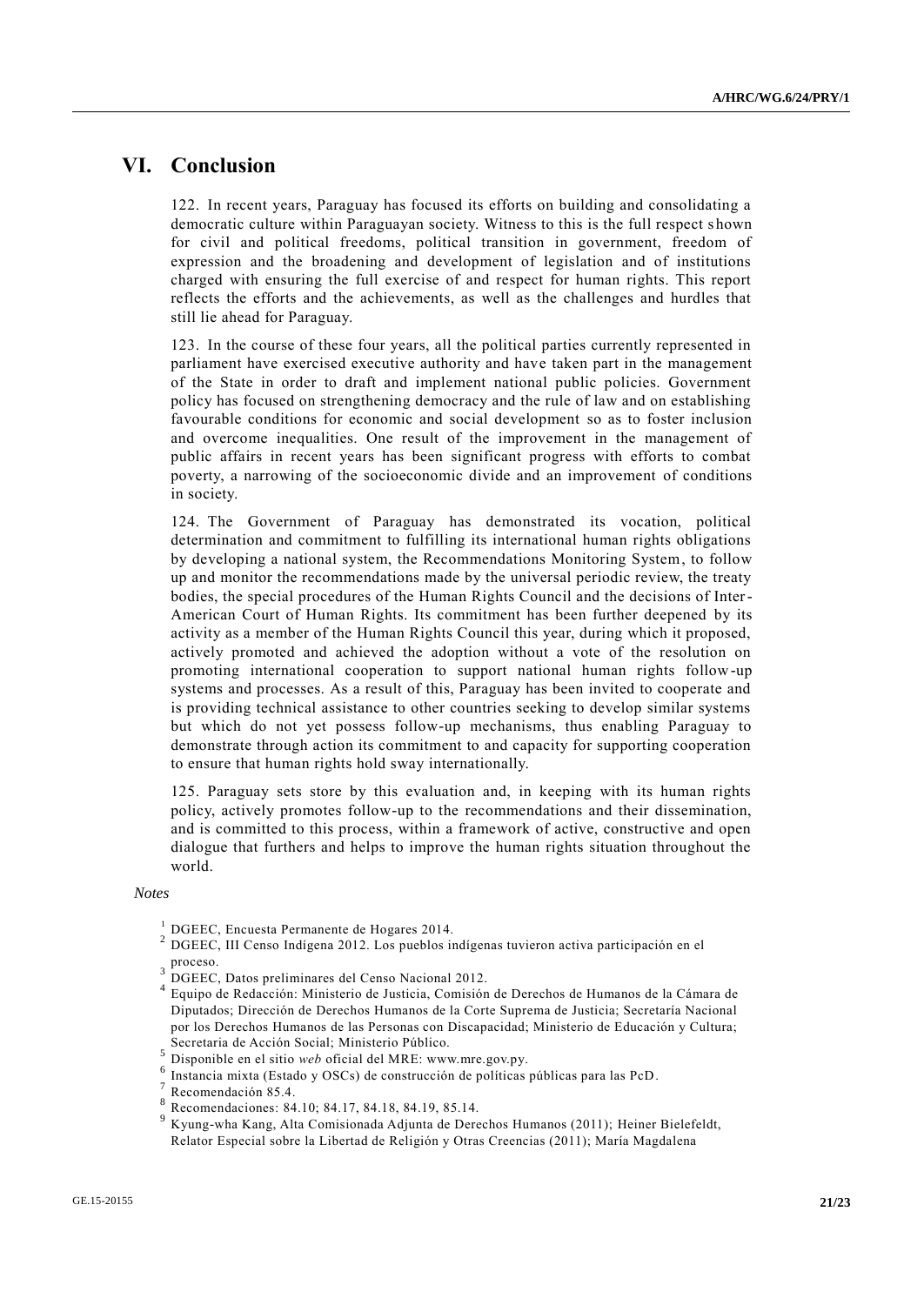Sepúlveda, Relatora Especial sobre Extrema Pobreza y Derechos Humanos,(2011); Victoria Tauli-Corpuz, Relatora Especial sobre los Derechos de los Pueblos Indígenas (2014); Dainius Püras, Relator Especial sobre el derecho de toda persona al disfrute del más alto nivel posible de salud física y mental (2015); Catalina Devandas, Relatora Especial sobre los derechos de las Personas con Discapacidad (2015).

- <sup>10</sup> Se presentaron los informes al CERD, CED; próximamente CEDAW y CAT.
- <sup>11</sup> Coordinados por la RDDHHPE con el Ministerio de Salud Pública y Bienestar Social (MSPyBS) y el MEC.
- <sup>12</sup> Coordinado por la CSJ. Dichos Indicadores fueron elaborados sobre la base de datos estructurales, de proceso y de resultado. Conforme a la información proveída en la aplicación de los indicadores, 229 Magistrados y funcionarios judiciales fueron capacitados en DD.HH (2014).
- $^{13}$  Coordinado por la SENADIS.
- <sup>14</sup> Recomendaciones: 84.4, 84.9, 84.24; 85.7.<br><sup>15</sup> Le PDDUUDE escadina al trabaja de las im
- <sup>15</sup> La RDDHHPE coordina el trabajo de las instancias del Poder Ejecutivo en la promoción y defensa de los derechos humanos, con la participación del Poder Legislativo, del Poder Judicial, Ministerio Público, Defensoría del Pueblo, Ministerio de la Defensa Pública, entre otros.
- <sup>16</sup> Resolución MJ 354/13 Por la cual se aprueba la Matriz de Indicadores y el Cronograma de Actividades, en el marco de la implementación del Plan Nacional de Derechos Humanos.
- <sup>17</sup> Resolución MJ 222/15 Designa a la Dirección General de Derechos Humanos del MJ la coordinación del Primer Informe Interinstitucional de avances relacionados a las líneas de acción enmarcadas en el PNDH y su Matriz.
- <sup>18</sup> Recomendaciones: 84.15; 84.16; 84.20; 84.42; 84.44; 84.45; 84.46; 85.25; 85.61; 85.62; 85.63; 85.64; 85.65; 85.66; 85.67; 85.68; 85.69; 85.70; 85.71; 85.72; 86.2; 86.5.
- $^{19}$  Acordada 633/11.
- <sup>20</sup> DGEEC, III Censo Indígena 2012. Prevalencia del analfabetismo en zonas rurales y en la población femenina (42,7%). Aumento del promedio de años de estudio aprobados por la población indígena de 15 años y más de edad, de 3,3 años de estudio.
- <sup>21</sup> Intervención a 254 locales escolares indígenas, con los Fondos de Excelencia y una inversión de Gs.49.548.721.04.
- <sup>22</sup> Instancia integrada por representantes de los diversos pueblos indígenas, del Gobierno y de las OSC.
- <sup>23</sup> 100 Artesanos indígenas beneficiados para participar en ferias nacionales, 8 comunidades apoyadas para la elaboración y presentación de materiales digitales e impresos de divulgación de sus actividades o posicionamiento de sus producciones. Asistencia técnica a comunidades Aché, Mbya Guaraní y Guaraní Ñandeva en elaboración de proyectos de desarrollo artesanal.
- <sup>24</sup> Estatuto de las Comunidades Indígenas.
- 
- $^{25}$  Recomendación: 85.73.
- $\frac{26}{27}$  Resolución MJ 789 7/09/2015.
- <sup>27</sup> Recomendaciones: 84.12; 84.13, 84.36; 84.37; 84.38; 85.56; 85.57.<br><sup>28</sup> R
- $\frac{28}{29}$  Decreto 291/13.
- $^{29}$  Decreto 2794/14.
- Decreto 3.000/15.
- <sup>31</sup> "Buen vivir" en idioma guaraní.
- <sup>32</sup> "El lugar donde somos lo que somos" en idioma guaraní.
- <sup>33</sup> "Para avanzar" en idioma guaraní.
- <sup>34</sup> Fondo para la Convergencia Estructural del MERCOSUR.
- <sup>35</sup> Recomendaciones: 85.28; 85.29; 85.30; 85.31; 85.32; 85.33; 85.40; 85.41, 85.5; 85.8 .
- $\frac{36}{37}$  Resolución 52/11.

<sup>37</sup> Dicha Dirección fue fortalecida, asesora al Fiscal General del Estado (FGE) y a los Agentes Fiscales, realiza consultas, presta apoyo técnico y coordina acciones con otras dependencias.

- Los cuadernos asientan información relevante del procedimiento, como: motivo legal de la privación de libertad, hora de ingreso, identificación de la autoridad que la dispuso la detención, identidad de los funcionarios involucrados, etc.
- $39$  Resolución MJ 871 del 6/10/2015.
- 40 Recomendaciones: 85.39, 85.40, 85.41, 85.41; 85.42.
- <sup>41</sup> Fueron censados 9.413 internos, distribuidos en 14 penitenciarías y 2 granjas de reinserción social. <sup>42</sup> Integrada por: MP, PJ, MSP y BS, MEC, SNNA, MI, DP, MDP, Fiscalía de Ejecución y la
- Coordinadora por los Derechos de la Infancia y la Adolescencia (CDIA).
- $^{43}$  Recomendaciones: 85.52; 85.53.
- $^{44}$  Acordada CSJ 633/11.
- Acordada CSJ 965/15.
- <sup>46</sup> Acordada CSJ 1005/15 y Acuerdo y Sentencia 1306/13.